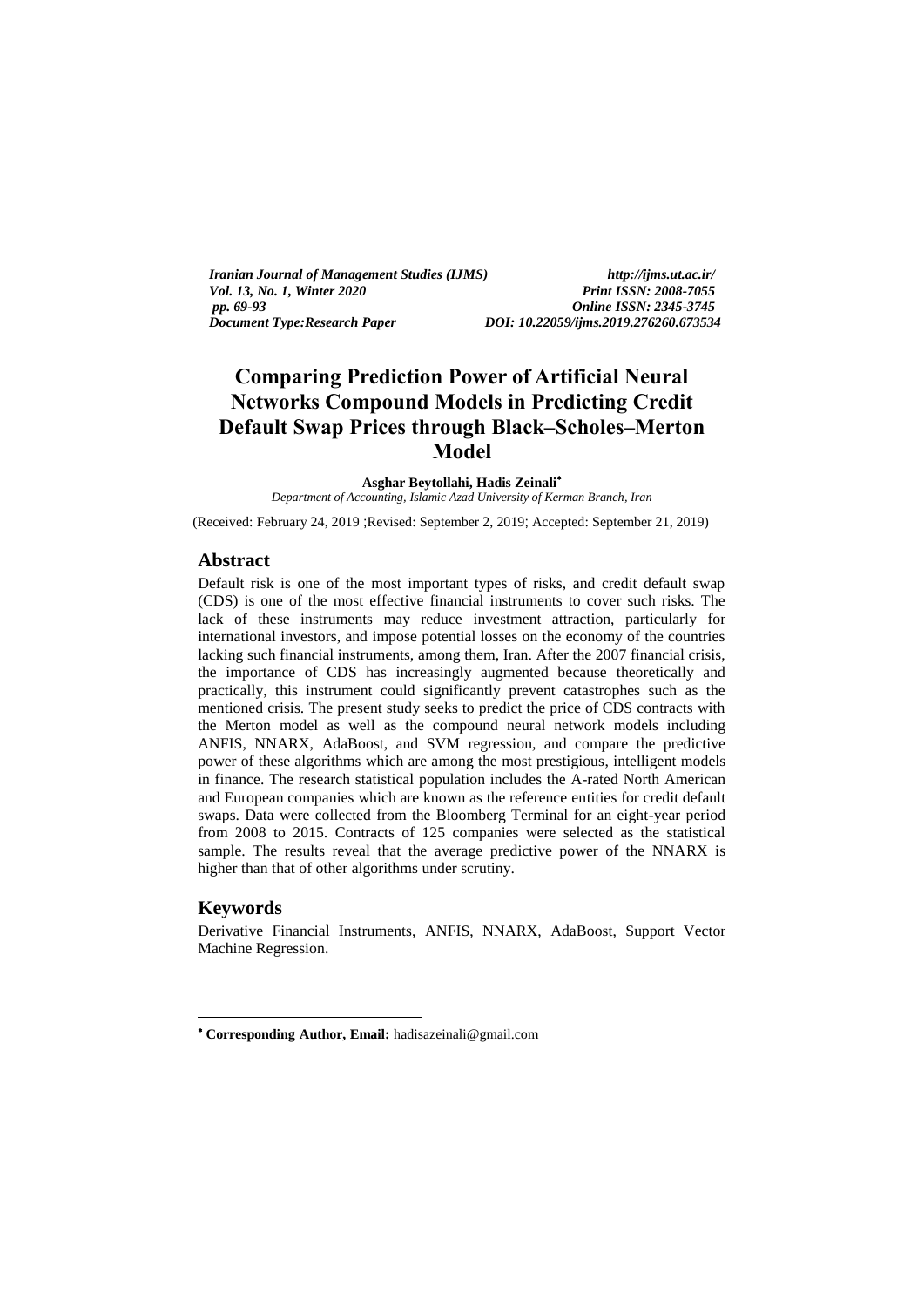# **Introduction**

Risk or uncertainty is one of the most critical issues in the finance literature and capital markets. Among the various risk classes, credit risk has drawn more attention over recent years due to the turmoil of global capital market. Credit risk refers to the probability of a loss arising from a borrower's failure to repay a debt, and subsequently, the lender may fail to receive the owned principal or interest. Such a financial event, which is one of the factors causing disruption and disorderly conditions in the capital market, is referred to as default. The increased risk of default on obligations is a kind of credit risk that may augment the risk of the capital market, reduce cash, and increase the requested interest, eventually resulting in macro-economic losses.

In an attempt to escape the adverse consequences, investors are looking for ways to overcome such risks. The use of financial derivatives such as swaps, forwards, and futures can provide investors with new risk coverage. A financial swap is a derivative contract where parties exchange financial instruments. A specific type of these contracts is known as the credit default swap (CDS), specifically designed to transfer credit risk between two or more parties. According to this contract, in the event of a default, one party is committed to compensating all or part of the losses incurred by the other party (Hull, 2009). This instrument will reduce default risk, decrease the requested interest rates, and increase capital inflows in the financial markets, consequently leading to the prosperity of the capital market and the improvement of macroeconomic variables.

The derivative market has dramatically flourished over recent years, such that the exchange value of the CDS contracts has grown to over \$60 trillion by the end of 2007 (Scott, et al. 2012). This exchange size due to the investors' warm welcome reflects the growing significance and necessity of this specific type of contract, which entails further research on the various dimensions of this crucial instrument. In Iran, which has an emerging capital market, the availability of such instrument is remarkably necessary because entering a market lacking a risk coverage instrument is inconceivable for international investors, and this, per se, may cause potential investment opportunities to be easily missed.

Pricing of derivative instruments such as CDS is one of the major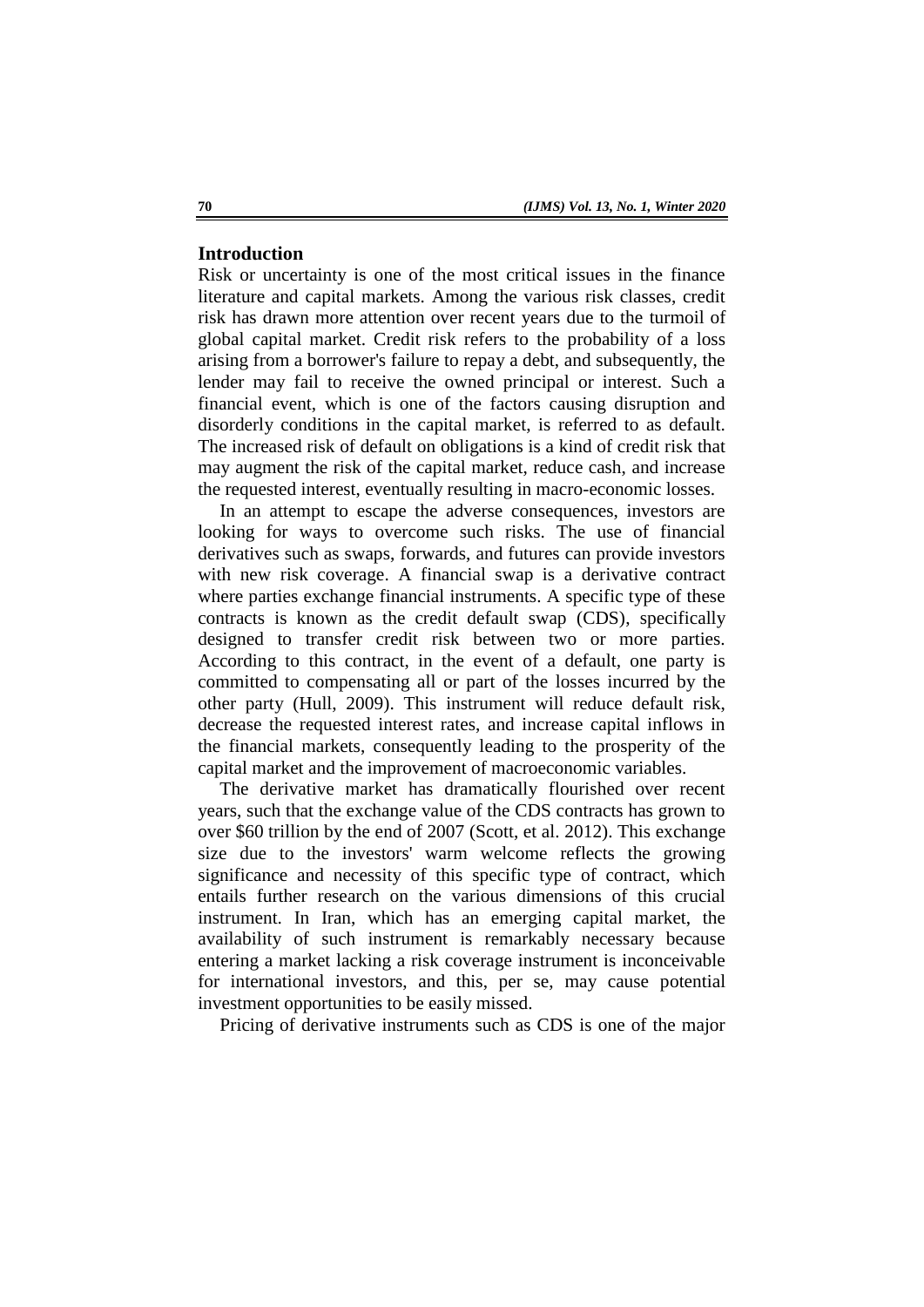issues in the finance literature and capital market research. In recent years, considerable effort had been dedicated to this issue and researchers have put forth various financial and statistical models to this end. One of the most important models presented in this regard is the Merton model proposed by Robert Merton for the valuation of corporate securities (Merton, 1974). This model can prognosticate the future price of securities such as derivative instruments by taking into account their current specifications.

The previous studies on the price prediction of the CDS contracts have mainly been focused on two axes including forecasts merely based on the classical, financial models and forecasts based on a combination of classical and intelligent, financial models to compare the performance of the former with that of the latter. In this study, the results of classical models have been compared with intelligent models because, according to the findings reported by the previous research, the performance superiority of the latter over the former is strongly evident (Gündüz & Uhrig-Homburg, 2011). The present study aims to compare the performance of classical models and intelligent algorithms. To the best of the authors' knowledge, so far, there has been no research that disregards the classical financial models and compares only the predictive power of intelligent algorithms. Accordingly, this study is an attempt to fill this gap.

The purpose of the present study is to predict the price of CDS contracts based on the Merton model and the hybrid neural network (HNN) algorithms including ANFIS, NNARX, AdaBoost, and SVM regression, and compare the predictive power of these models. To this end, the data required were extracted from the Bloomberg Terminal for the eight-year period from 2008 to 2015. The statistical population of the research includes the A-rated North American and European companies which are known as the reference entities for CDS contracts. Finally, the available data associated with 125 companies were selected as the statistical sample which got analyzed with MATLAB version 4.

Credit derivatives cover the credit risk and increase the investment volume and the prosperity of the capital market. As the authors know, except some works on the theoretical description of CDSs, there has been no research on the price prediction of the CDS contracts at the time of writing, among Iranian academia. Then it seems necessary to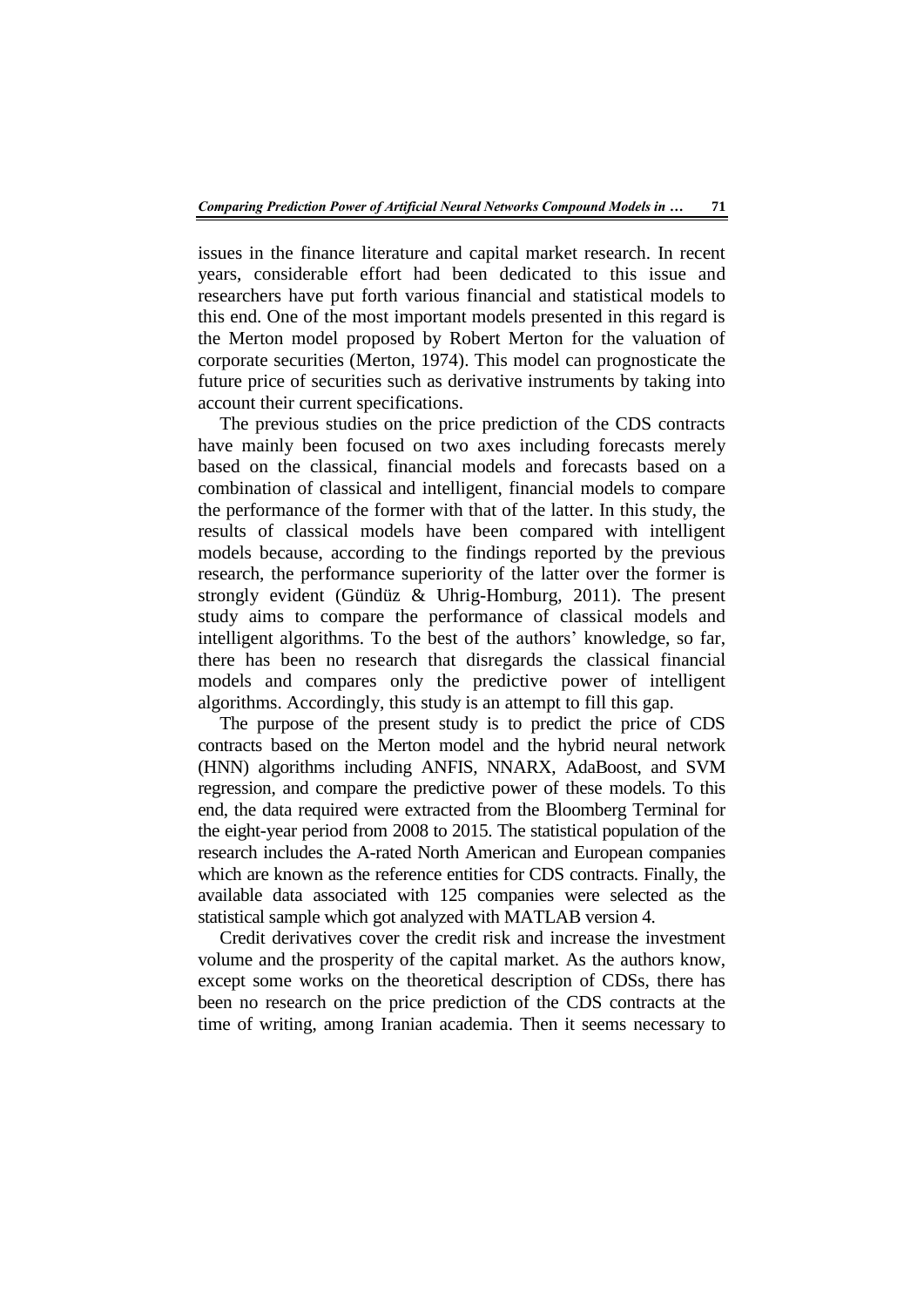mention there is a kind of research gap in Iran content which this study can fill and draw attention of Iranian academics and market participants to this branch of the derivatives and its potential advantages. There were some difficulties in this way like absence of required data in Iran and difficulties for accessing international data. Furthermore, this study has been done based on North American and European data and applies some limited methods like Merton financial model and mentioned algorithms. Future studies can apply different pricing models, measuring methods, time horizons and Geographical zones.

The other parts of the study are formed as follows. Section 2 presents explanation on risk, derivatives, statistic and financial models of research. Section 3 introduces a literature review on some relevant previous works. Sections 4 and 5, respectively, assign theoretical framework, hypothesis development and research methodology. Section 6 presents the research findings and the last two sections focus on conclusion and implications.

# **Credit risk, Derivatives and Financial and Statistical Models for Measuring Derivatives**

#### **1. Risk and credit risk**

Risk is defined as a series of losses which are likely to occur as a result of some events including price changes (Karen, 2016). Securities trading risk: it is defined as the possibility of a loss or drop in value and can be classified as two general categories: (1) Systemic (or market) risk which is not possible to be eliminated by diversification. (2) Nonsystematic risk which can be also covered through diversification.

Credit risk is one type of nonsystematic risk and can be defined as a financial loss risk caused by a debtor's reduced credit quality. Credit risk has two main types: 1) Default risk in which the obligor avoids repaying a part of or total financial obligation. 2) Credit deterioration risk in which the debtor's credit quality is reduced. In this case, the debtor' assets value decreases and the creditor experiences a financial loss (Meissner, 2009; Chau et al., 2018).

### **2. Derivatives and hedging**

Derivative is a product with a value being derived based on the value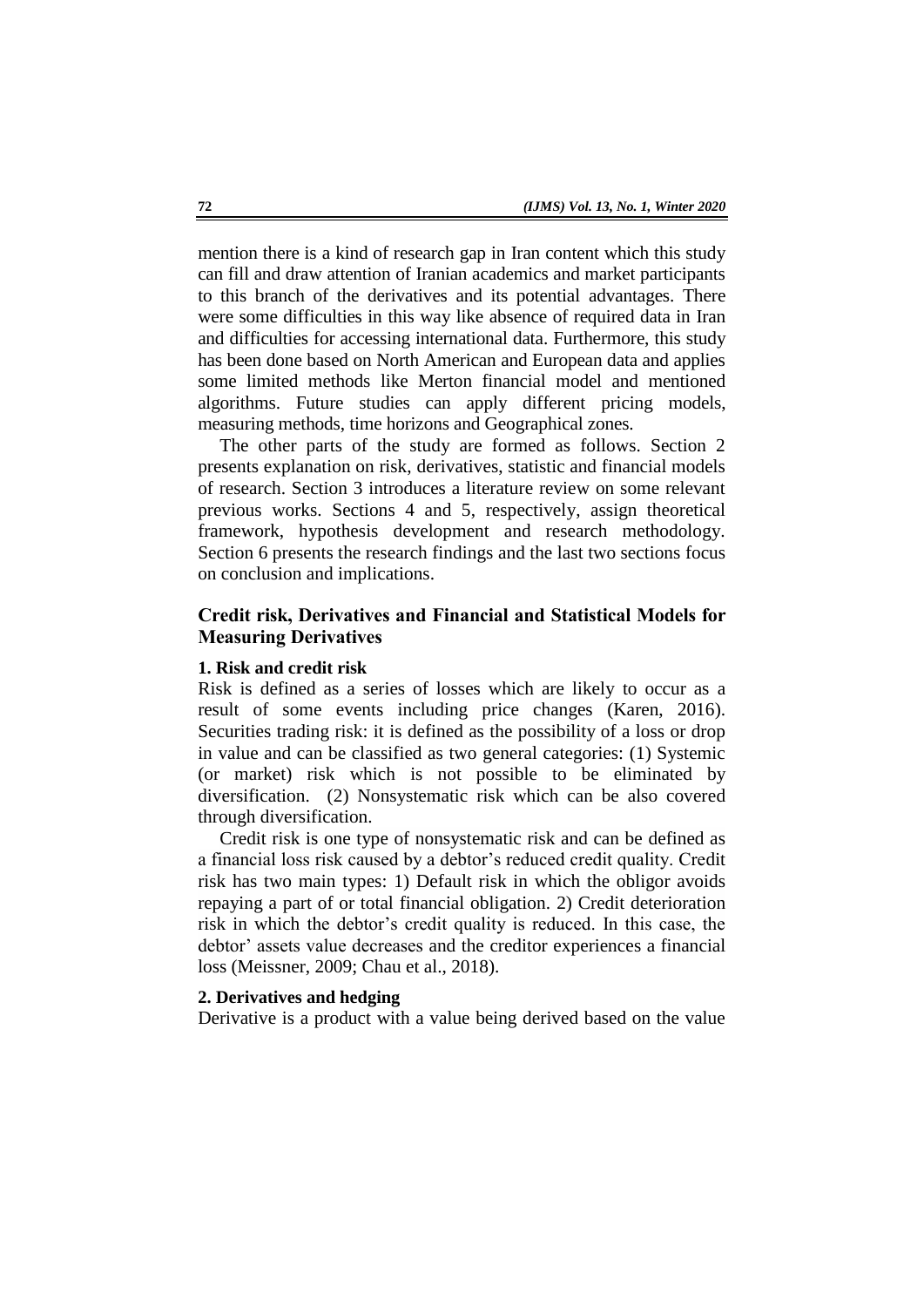of basic variables, called bases (index, underlying asset or reference rate), in a contractual form. The underlying asset can vary in type including equity, forex, commodity, etc. (Amuthan, 2014; Marthinsen, 2018). When dealing with derivatives, a right on an asset is provided to a buyer of a derivative, which may lead the buyer to purchase or sell the asset after or during a particular time period.

As a noun, *hedging* means to protect or fend off and in financial literature is defined as the action which protects oneself against financial loss. (Šperanda & Tršinski, 2015). Financial markets are naturally marked with an extremely high rate of volatility. By using derivative products, partial or full price risks are probably transferable via locking-in asset prices through which, derivative products manage to mitigate asset price fluctuation impact on the profitability and cash flow (Amuthan, 2014).

#### **3. Credit Default Swap**

A credit default swap (CDS) is considered as the most popular credit derivative. CDS acts as a contract providing insurance against a default risk posed by a particular company. Here, the company is a reference entity and the company's default is a credit event. The insurance buyer is provided with the right to sell and the insurance seller agrees to purchase bonds issued by the company for their face value while occurring a credit event. The bond's total face value that can be sold is regarded as the credit default swap's notional principal. The CDS buyer makes periodic payments to the seller until the CDS's life ends or by the time of occurrence of a credit event (Hull, 2009; Aragon & Li, 2019).

# **4. Financial model: Valuing the CDS Contracts by Black–Scholes– Merton Pricing Formulas**

The most famous approaches of the Black–Scholes–Merton model are the Black–Scholes–Merton formulas for European call and put options prices. These formulas are

$$
c = S_0 N(d_1) - Ke^{-rt} N(d_2)
$$
\n(1)

$$
p = Ke^{-rt}N(-d_2) - S_0N(-d_1)
$$
\n(2)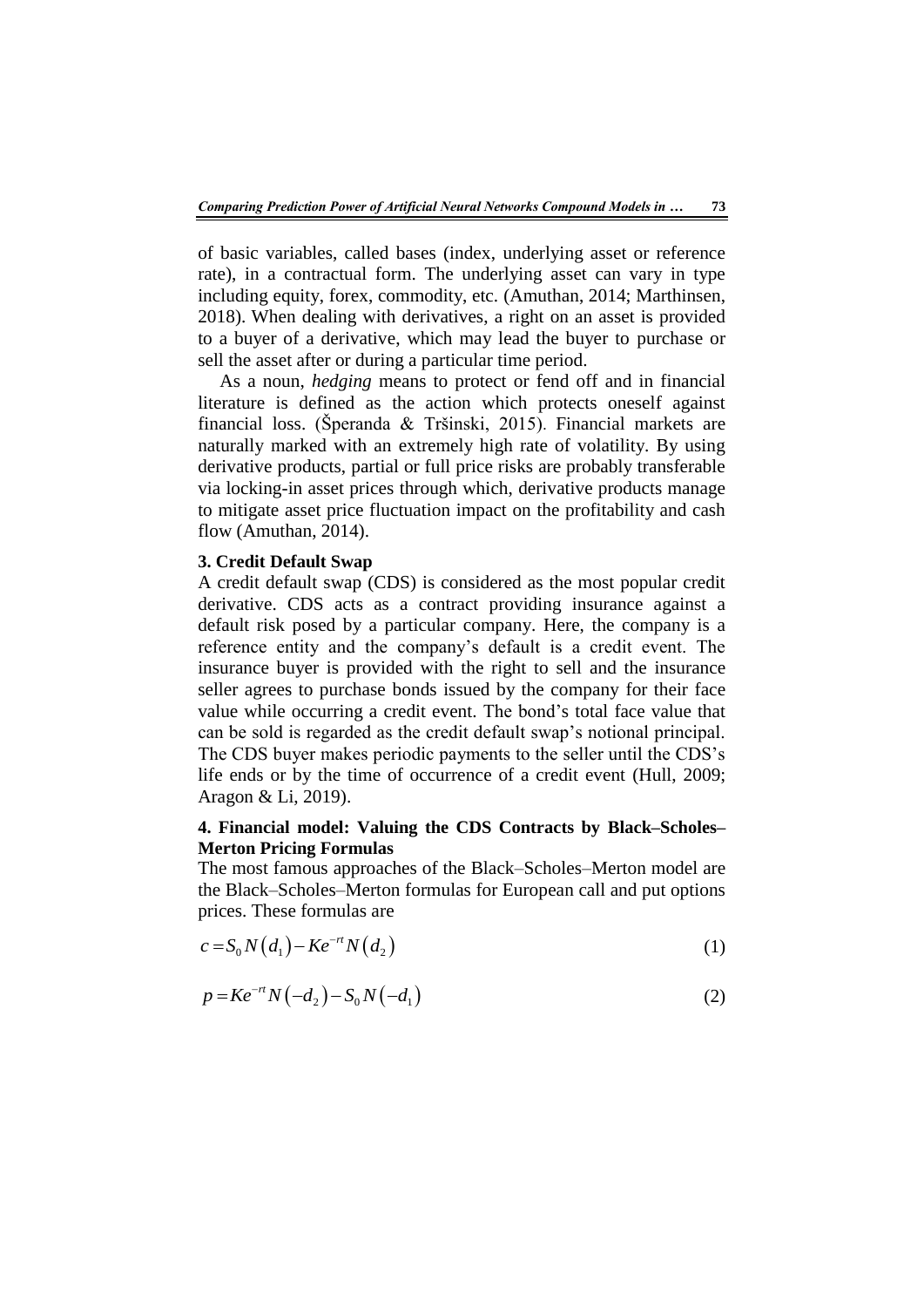$$
d_1 = \frac{\left[\ln\left(\frac{s_0}{k}\right) + \left(r + \frac{\sigma^2}{2}\right)T\right]}{\left[\sigma\sqrt{T}\right]} \qquad d_2 = \frac{\left[\ln\left(\frac{s_0}{k}\right) + \left(r - \frac{\sigma^2}{2}\right)T\right]}{\left[\sigma\sqrt{T}\right]} = d_1 - \sigma\sqrt{T}
$$

The function  $N(x)$  refers to the distribution function of cumulative probability in a standardized normal distribution. In this probability, a variable has a standard n ormal distribution,  $\Phi(0, 1)$ , of lower than x.

The rest of the variables need to be familiar. The variables c and p represent the European call and European put price, S0 is the stock price at the time zero, K represents the strike price, r denotes the continuously compounded risk-free rate,  $\sigma$  denotes the stock price volatility, and T represents the time to maturity of the option.

Risk-neutral valuation is regarded as an alternative approach. In a European call option, as an instance, the option value expected at maturity in a world with neutral risk is

 $\hat{E}$ [max  $(S, -K, 0)$ ]

Where, as previously indicated, Ê represents the value expected in a world with neutral risk. According to the argument of risk neutral valuation, the expected value is the European call option price c discounted at an interest rate which is free of risk, i.e.,

$$
c = e^{-rt} \hat{E}[\max(S_t - K, 0)]
$$

The terms in the equation (1) can be interpreted by writing

$$
C = e^{-rt} \Big[ S_0 N\big(d_1\big) - Ke^{-rt} N\big(d_2\big) \Big]
$$

The expression  $N$  (d<sub>2</sub>) shows the probability according to which the option is utilized in a world of risk-neutral, so that  $KN$  (d<sub>2</sub>) is the strike price which multiplies the probability of paying the strike price. The expression  $S_0 N_0 (d_1) e^{rt}$  is the value expected in a variable riskneutral world, being equal to  $S_T$  if  $S_T > K$  and zero otherwise.

Since quickly exercising an American call option has never been optimal on a non-dividend paying stock, the equation (1) equals an American call option value on a non-dividend paying stock.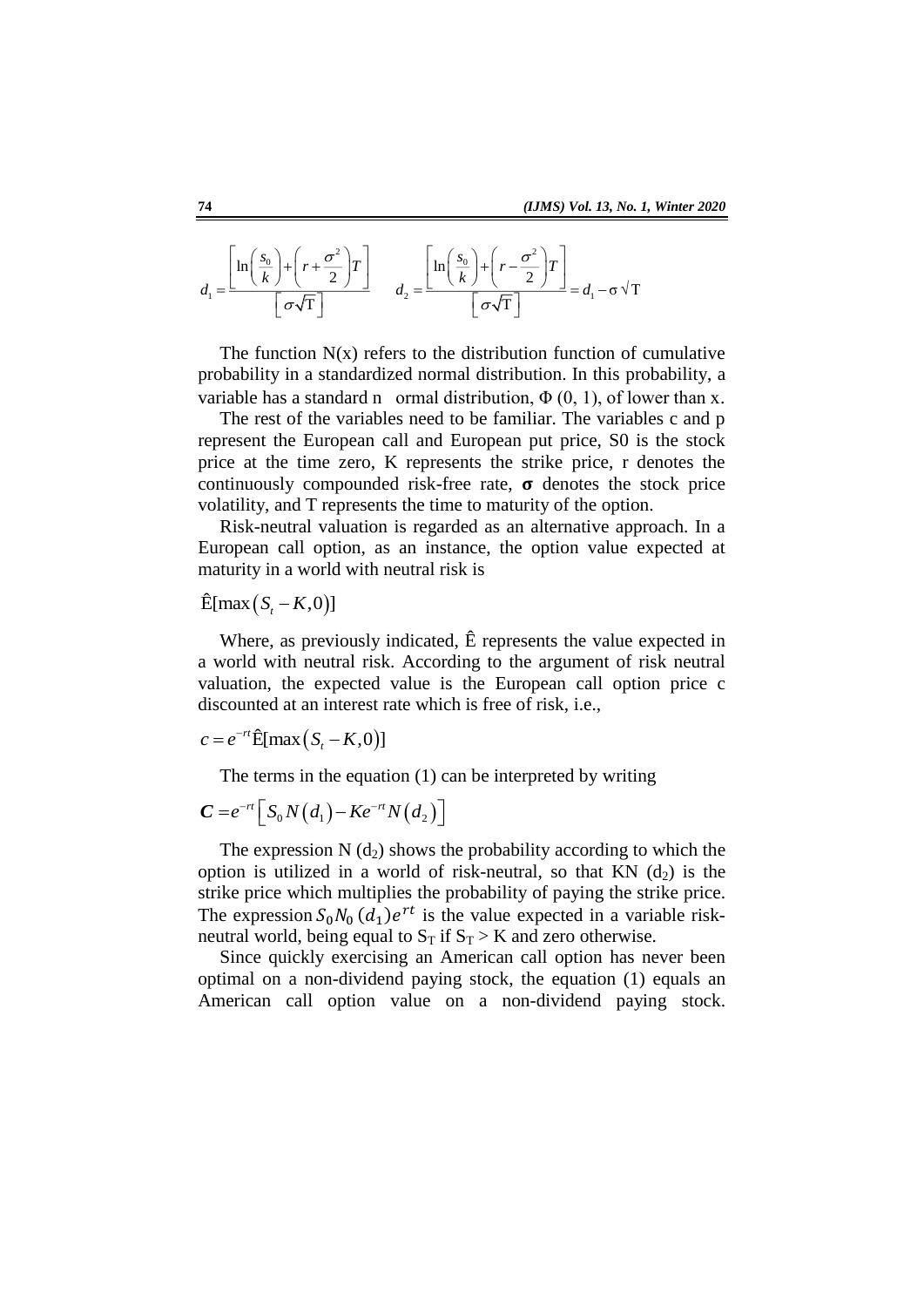Unfortunately, no exact analytical formula has been developed for an American put option value on a non-dividend paying stock.

By practically using the Black–Scholes–Merton formula, the rate of interest r is set equal to the zero-coupon risk-free rate of interest for a maturity T. This is theoretically correct if r is a common function of time. This is also correct in a theoretical viewpoint when the rate of interest is stochastic in case of the lognormal stock price at the time T and appropriate choosing of the volatility parameter. It must be mentioned that the time is normally measured as the number of trading days left in the option's life divided by the number of trading days in one year (Hull, 2009).

# **5. Statistic models: Artificial Neural Networks (ANNs)**

ANNs refer to a class of models generated by biological neural systems. The concept underlying ANNs is on the basis of computing systems that are capable of learning by experience via recognizing patterns available in a data set. After identifying necessary inputs (factors), a neural network can be simply trained to form a non-linear model of the underlying system. The model is then generalized to new cases that are not part of the training data (Kumar& Walia, 2006; Halagunde Gowda 2018).

In the current study, some compound forms of ANNs are used as statistic models including AdaBoost, NNARX, ANFIS, and SVM. The following provides some explanation on the models.

#### **5. 1. AdaBoost**

In AdaBoost, the classification system is constantly applied to the training data. However, the focus is on different instances in this set at each application with the use of adaptive weights  $(\omega_b \text{ (i)})$ . This contrasts other ensembles including Bagging in which the weights are not updated. After the termination of the training process, the training set is used so that the obtained single classifiers can be combined into a final, highly accurate classifier. Therefore, the final classifier obtains a high accuracy level in the test set, as shown both empirically and theoretically by various authors.

Although the AdaBoost algorithm has several versions, Freund and Schapire's version is the most widely used version known as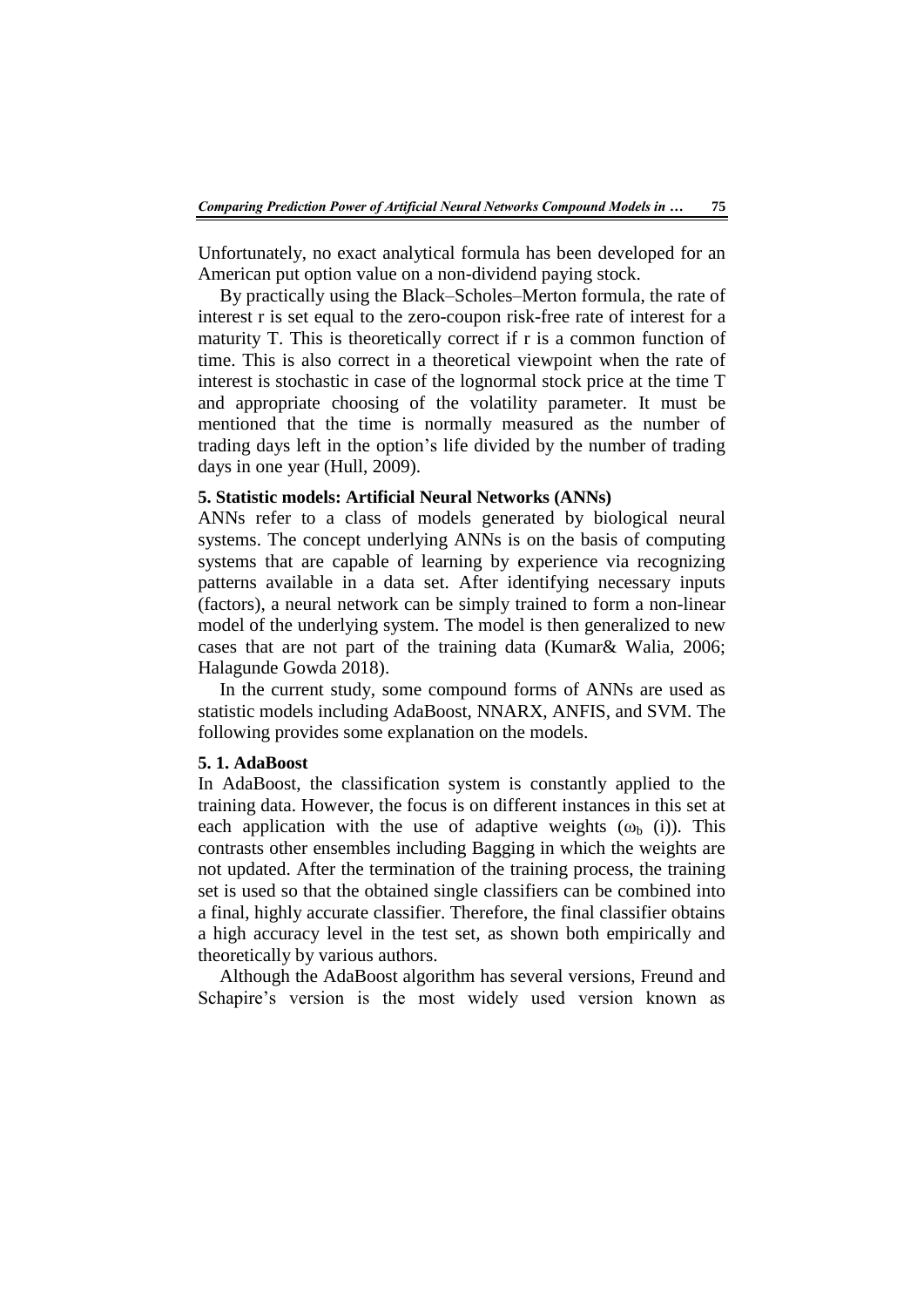AdaBoost. For purposes of simplification, only two classes are assumed without the loss of generality. A training set is given by

$$
T_n = \{(X_1, Y_1), (X_2, Y_2), \dots, (X_n, Y_n)\}\tag{3}
$$

where Y obtains values of  $\{-1, 1\}$ . The weight  $\omega_{b}(i)$  is assigned to each observation Xi and is initially set to 1/n. After each step, the value becomes updated. A basic classifier denoted as  $C_b(X_i)$  is developed on this new training set,  $T<sup>b</sup>$ , and is implemented in each training sample. The classifier's error is denoted by  $\varepsilon_b$  and is calculated as

$$
\varepsilon b = \sum_{i=1}^{n} \omega b(i) \zeta b(i) \quad \text{where } \zeta b(i) = \{0 \text{ if } C_b(X_i) = y_i \text{ and } 1 \text{ if } \text{Cb}(xi) \neq yi \}
$$

The  $(b + 1)$ -th iteration will have a new weight as follows:

$$
\omega_{b+1}(i) = \omega_b(i) \cdot \exp(\alpha_b \zeta_b(i))
$$
\n(4)

where  $\alpha_b$  is a constant yielded by the classifier's error in the b-th iteration. More specifically, according to the above-mentioned authors,

$$
\alpha_b = \ln((1 - \varepsilon_b)/\varepsilon_b)
$$

Afterwards, the calculated weights will be normalized and thus add up to one. Accordingly,  $\varepsilon_b = 0.5 - \gamma_b$ , where  $\gamma_b$  indicates the superiority of the basic classifier in the *b*-th step over the default rule in the worst case, and where the classes both have a priori probability (0.5). In this case, the observations which have been classified wrong have increased weights while the correctly classified observations have decreased weights. This, in turn, forces the single classifier to be developed in the following iteration in order to concentrate on hardest examples. In addition, differences are larger when the weights are updated in cases where the single classifier error is small. The reason is that higher importance is given to the few mentioned mistakes when achieving a high level of accuracy by the classifier. Thus, the alpha constant is interpreted as a learning rate calculated as an error function on each epoch. Moreover, this constant is utilized in the final decision rule, which attaches more significance to individual classifiers making a smaller error.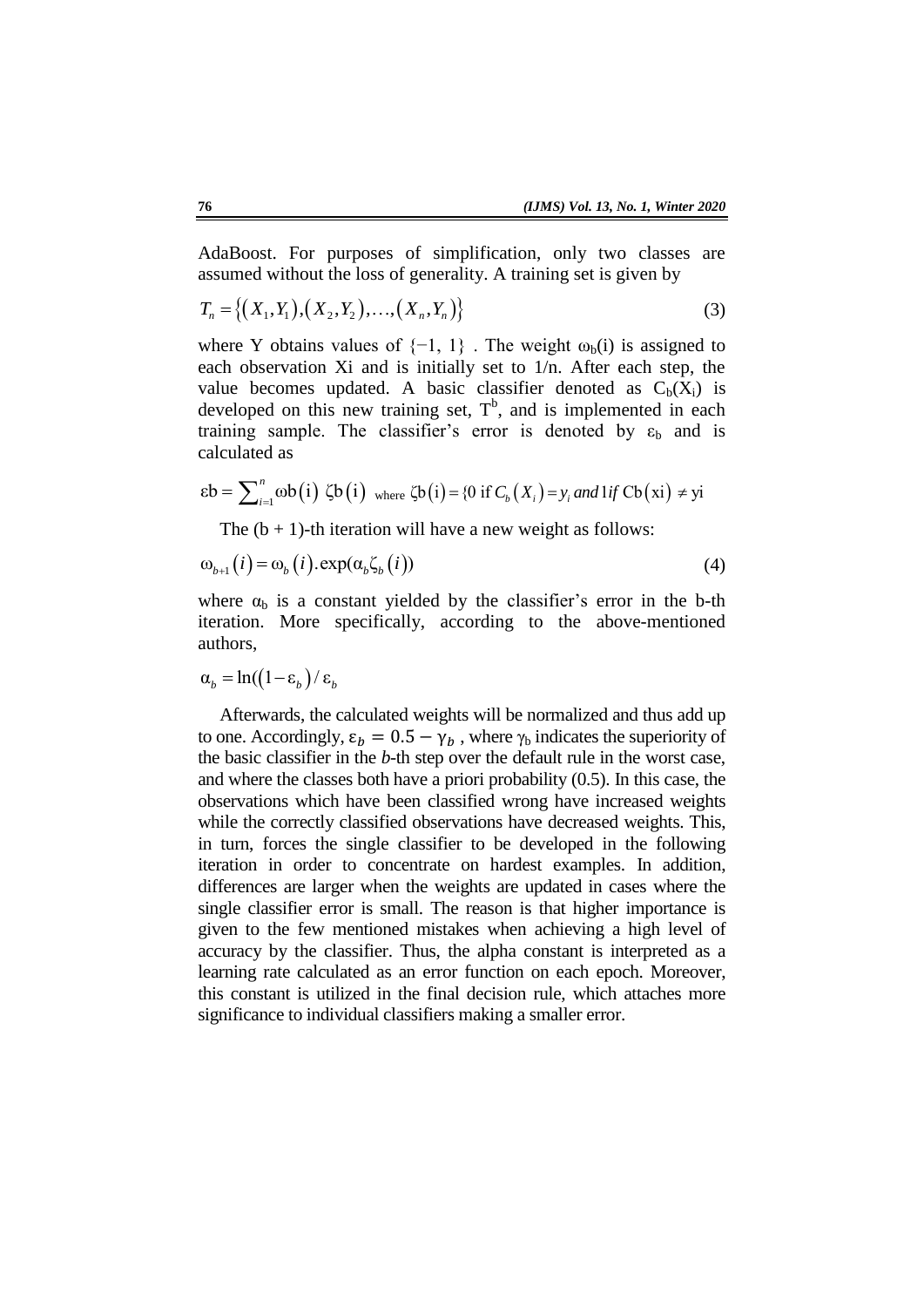This process is iterated in any step for  $b = 1,2,3,...,B$ . Ultimately, an ensemble classifier is developed as a linear composition of single classifiers weighted by the corresponding constant α*b*.

$$
C(x) = sign \left( \sum_{b=1}^{B} a_b C_b(x) \right) \tag{5}
$$

The AdaBoost algorithm is shown as following (Freund and Schapire):

1. Start with 
$$
\omega_{b}(i) = \frac{1}{n}, i = 1, 2, ..., n
$$

2. Repeat for

a) Fit the classifier  $C_b(x) \in \{-1,1\}$  using weights  $\omega_b(i)$  on T<sup>b</sup> b) Compute:  $\varepsilon_b = \sum_i^n \omega_b(i) \zeta_b(i)$  and  $\alpha_b = \ln((1 - \varepsilon_b) / \varepsilon_b)$ c) Update the weights  $\omega_{b+1}(i) = \omega_b(i)$ . exp  $(\alpha_b \zeta_b(i))$  and normalize them.

3. Output the final classifier  $c(x) = sign(\sum_{b=1}^{B} \alpha_b C_b(x))$ 

Freund and Schapire revealed that by increasing the number B in the iterations, the training error level in the AdaBoost classifier tends to zero exponentially. Furthermore, they showed that the generalization or true error  $(\epsilon_R)$  in the final classifier  $C_F(x)$  has an upper limit, depending on the training or apparent error  $(\epsilon_A)$ , the size of the training set (*n*), Vapnik-Chervonenkis's dimensionality coefficient in the parametric area of basic classifiers (*d*), and the number of iterations *B* in AdaBoost (the number of combined single classifiers).

$$
\hat{\varepsilon}_R = \hat{\varepsilon}_A + O\left(\sqrt{\frac{Bd}{n}}\right) \tag{6}
$$

The generalization error may decrease in the final classifier by the increased size of the training data set. However, the error increases after increasing the number of included single classifiers, which is regarded as the classifier over-fitting. An over-fitted classifier occurs when being highly, closely adjusted to the training set. In this case, the classifier loses its generalization capacity on the total population, and thus functions inaccurately in classifying previously unseen samples (Alfaro, et al., 2008).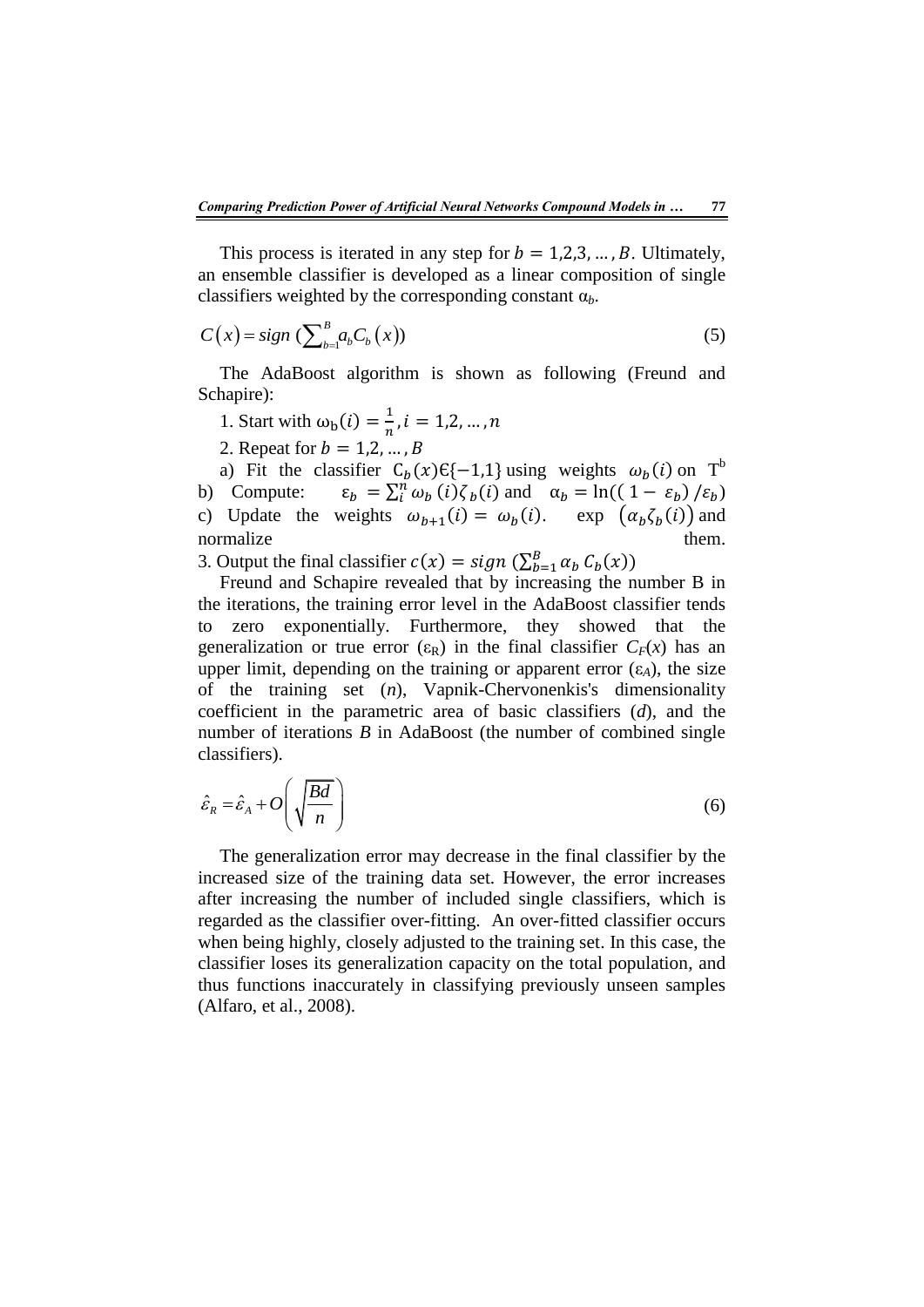# **5. 2. Neural network autoregressive model with exogenous inputs (NNARX)**

This neural network includes the neural network autoregressive with exogenous inputs (NNARX), which has feedback connections enclosing a number of layers in the network. The linear ARX model that is generally used in time-series modeling forms the basis for the NNARX model. The defining equation for the NNARX model is presented below:

$$
y_1 = f\left(y_{(t-1)}, y_{(t-2)}, \ldots y_{(t-n)}, u_{(t-1)}, u_{(t-2)}, \ldots u_{(t-n)}\right)
$$

Where, y(t) is the value after the output dependent signal which is regressed on previous values belonging to the output signal and also belonging to an input independent (exogenous) signal. In the feedforward neural network, the output is fed-back to the input as a part of the standard NNARX architecture, as illustrated on the left side (Figure 1). Since the true output exists in the network training, a series-parallel architecture can be generated, where the true output is utilized rather than feeding back the estimated output, as indicated on the right side (Figure 1). The resulting network diagram with a two-layer feedforward network used for the approximation is presented in Figure 2. This network weight type affects the network output in two different ways. Firstly, it directly affects the output as a variation in weight leads to an immediate change of the output (the first impact can be determined with the use of standard back-propagation). Secondly, it indirectly affects the output since a number of inputs to the layer, including a  $(t,1)$ , are the weights' functions. (Fahimifard, et al., 2012).



**Fig. 1. Parallel and series-parallel architectures**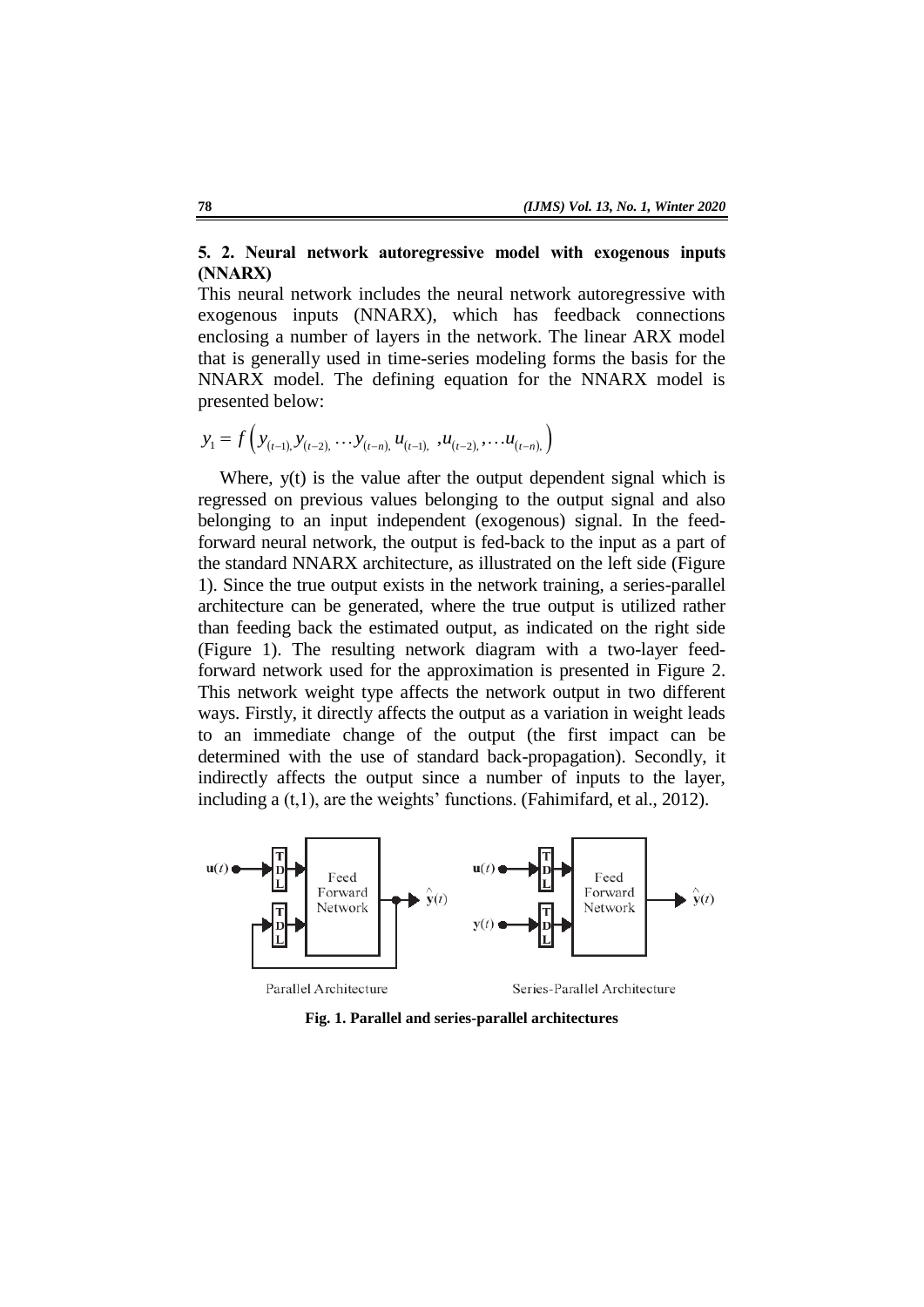

**Fig. 2. A typical neural network autoregressive with exogenous inputs (NNARX)**

#### **5. 3. Support Vector Machines (SVM) Regression**

Evidence shows SVM to be an appropriate alternative to conventional neural network applications; the SVM takes into account two major principles exclusively: data preprocessing specifies the performance of the SVM by using kernel functions in the first step and also using a linear learning algorithm in the second step via the kernel choice. Linear kernel function is the most basic function, which simply is the inner product in training points u and test points v:

 $K(u, v) = \langle u, v \rangle$ 

The analysis of a polynomial kernel function with degree 2 can also be considered as another alternative approach, which is commonly adopted for nonlinear modeling.

 $K(u, v) = (\langle u, v \rangle + 1)^2$ 

The third commonly used option found in the literature is the Gaussian radial basis function:

$$
K(u, v) = \exp\left(\frac{\left\|u, v\right\|^2}{2\sigma^2}\right)
$$

where,  $\sigma$  is set to be 0.5 after observing the fit values of alternative parameters in the literature (Mu¨ ller et al., 1997; Gunn, 1998; Cao &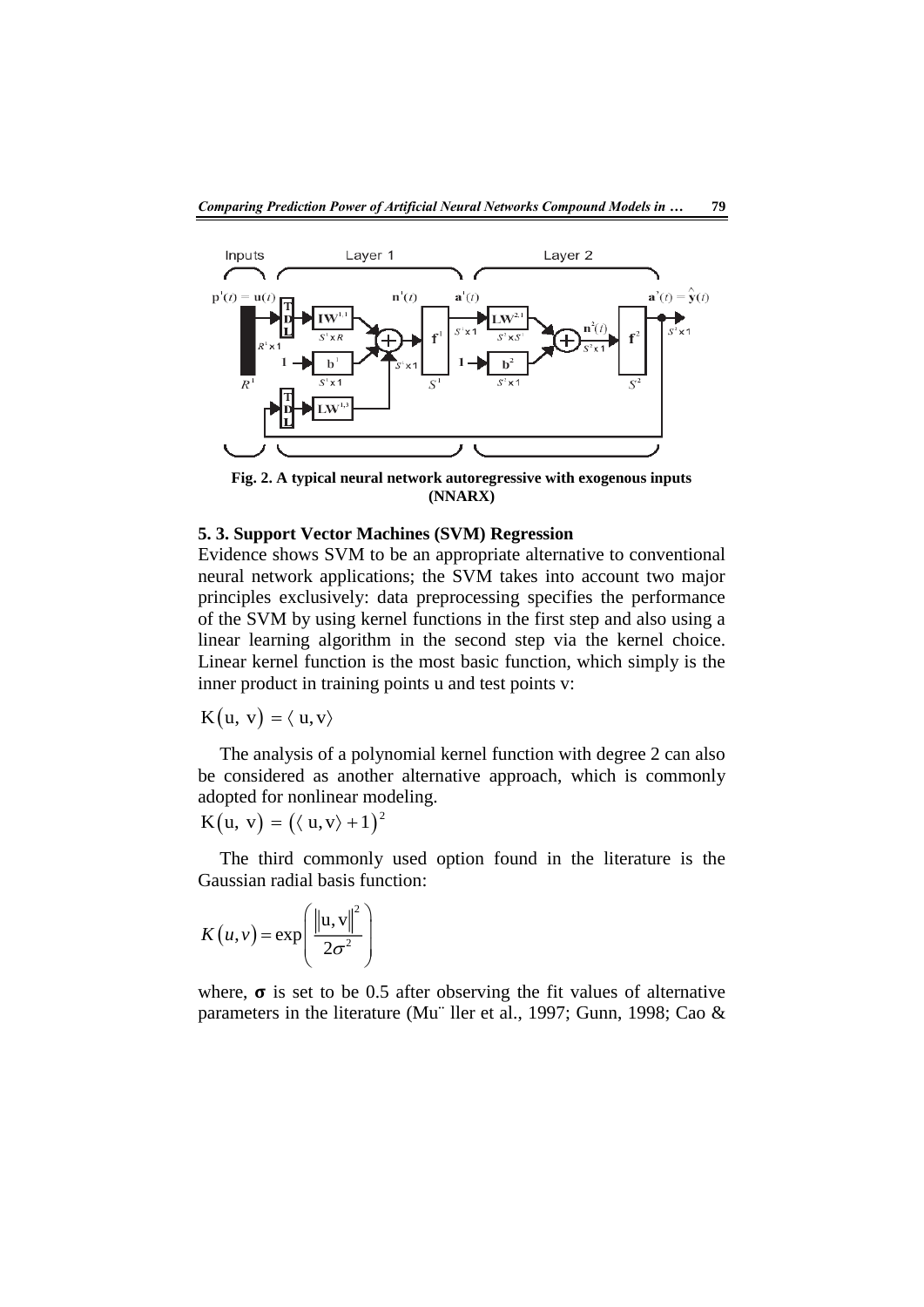Tay, 2001). An exponential radial basis function as the last option is a similar to the Gaussian RBF:

$$
K(u,v) = \exp\left(\frac{\|u,v\|}{2\sigma^2}\right)
$$

The SVM defines a loss function, known as insensitive loss function, where errors at a true value certain distance are ignored. A nonlinear regression function with one dimension and an insensitive band is shown in the following figure. The variables were used to calculate errors cost on the training points, and it was observed that the points within the insensitive band were equal to zero. Regarding the linear learning algorithm and following a thorough search for a value with the best-fitting feature, the parameter value C was set to be 10 in all runs. This parameter enables slacks in the system. This means that the samples are on the wrong side in the decision boundary (the error term penalty parameter), which is the distance in the following figure (Gündüz & Uhrig-Homburg 2011). Because of its overall good performance, this study has focused on a linear kernel for SVM analyzing.



**Fig. 3. The insensitive band for a nonlinear regression function in an SVM regression setup**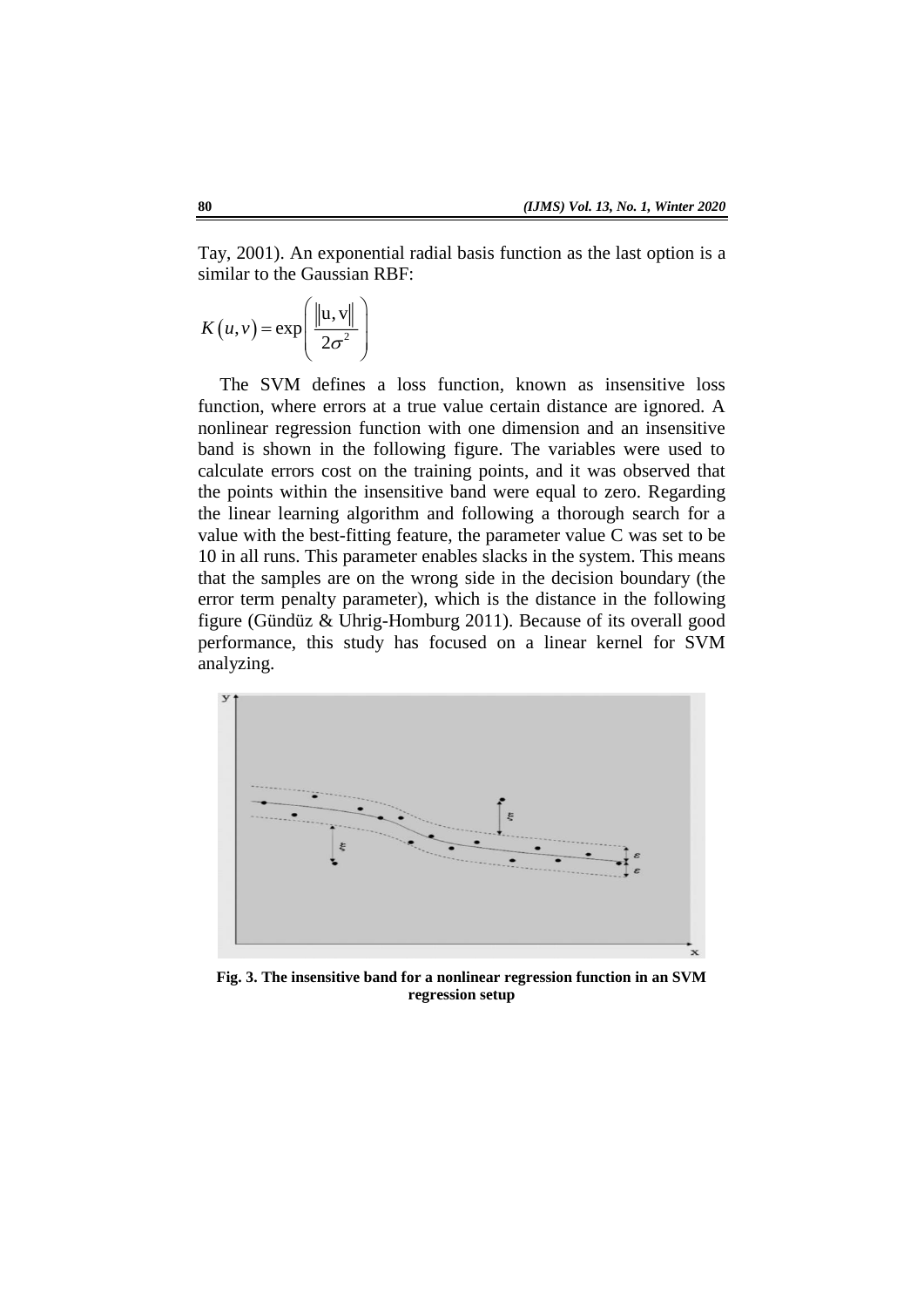#### **5. 4. Fundamentals of Adaptive neuro fuzzy inference system (ANFIS)**

The ANFIS complies with the multi-layer structure in ANNs with adaptive features, with a fuzzy inference system function which deals with nonlinear control through having a suitable selection and tuning the membership function of the control; the membership function can be properly tuned via pre-training and testing some input-output behaviors previously detected in the system. As a result, an adaptive structure with similar behaviors to humans is required for fuzzy logic action. This makes the ANFIS efficiently tackle with control actions, with regard to some past evidences. The ANFIS follows the Sugeno fuzzy inference system's principle. The ANFIS architecture is presented in Fig. 4. As can be observed, there exist five layers in the structure, each of which has many nodes with specific functions. The structure layer-wise functionality is described in the following:

Layer 1  $(L_1)$ : The fuzzy parameterized membership function is represented by the box in Layer 1. Every single adaptive node is described in this layer by its function as follows:

$$
Q_i^1 = \mu T_i(x); i = 1, 2
$$
\n(7)

$$
Q_i^1 = \mu K_{i-2}(y); i = 3, 4
$$
 (8)

In general,  $^{\circ}O_i^j$  indicates the output of each node as '*i*', '*j*', and 'O' stand for node number, layer number, and output, respectively. Here, '*x*' or '*y*' demonstrates the input to the ith node while '*T*' or '*K*' represents the linguistic label given to this node. Normally, a bell-shaped function is considered as a member function, which is expressed as:

$$
\mu T_i(x) = \frac{1}{1 + |\frac{x - c_i}{a_i}|^{2b_i}}
$$
\n(9)

In Eq. (9), the parameters of the general bell-shaped function include  $\{a, b, c\}$ .

Layer 2 ( $L_2$ ): In this layer, the input signals to a node are multiplied by each other and the product result is the node output, as shown below: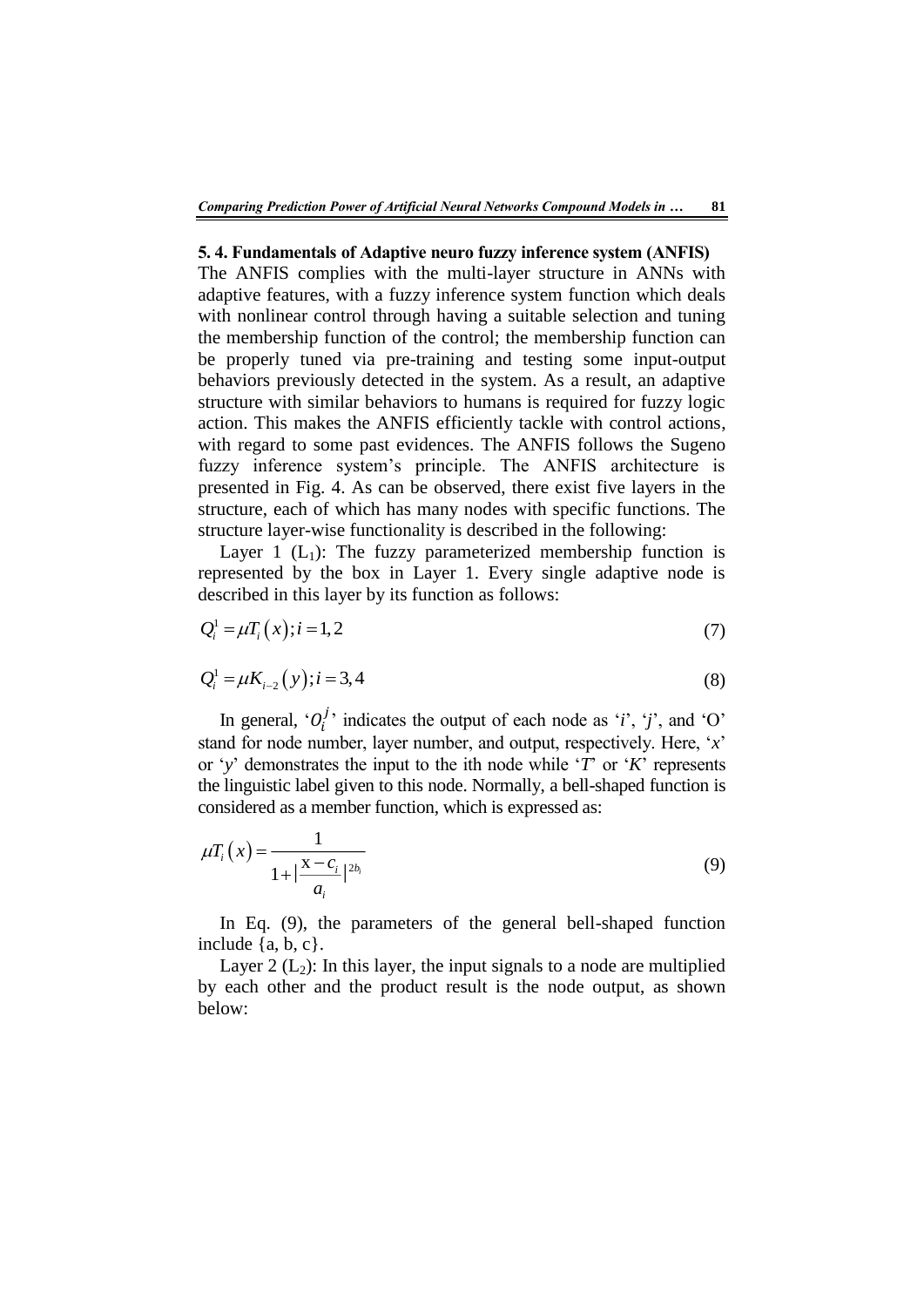$$
Q_i^2 = W_i = \mu T_i(x) \mu K_i(y); i = 1, 2
$$
\n(10)

The output of each node in Layer 2 is indicative of the firing strength of a rule. The structure node of Layer 2 is indicated as '*π*' in the following figure.

Layer 3  $(L_3)$ : In this layer, each node is labeled as 'N'. Normalized values of firing strengths are calculated based on the following ratio:

$$
Q_i^3 = \overline{w}_i = \frac{W_i}{W_{1+}W_2}; i = 1, 2
$$
\n(11)

Layer 4 (L4): In this layer, each rectangular node calculates its contribution to the net output as follows:

$$
Q_i^4 = \overline{w}_i Z_i = \overline{w}_i (l_i x + m_i y + n_i); i = 1, 2
$$
 (12)

where,  $\{l, m, n\}$  are the parameters used in Layer 4.

Layer  $5$  ( $L_5$ ): In this layer, the final output is calculated as shown below (Hsu, 2011).

$$
Q_i^5 = \sum \overline{w}_i Z_i = \frac{\sum w_i Z_i}{\sum w_i}
$$
 (13)

(Gayen and Jana, 2017)



**Fig. 4. ANFIS architecture**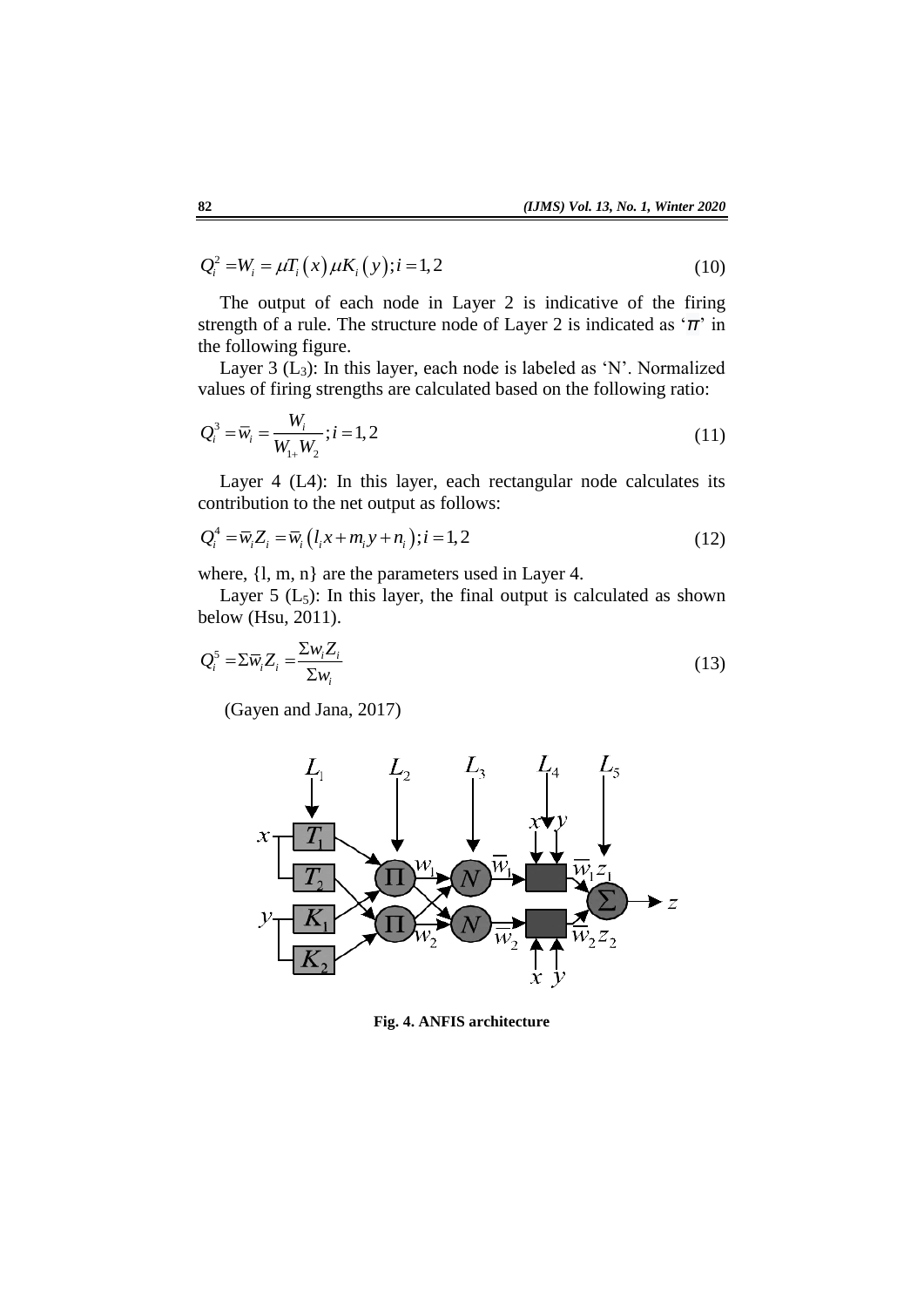### **Research empirical background**

One of the first applications of the neural network in finance refers back to Kimoto et al. (1990), who used these networks to predict the Tokyo Stock Exchange Index. They used several neural networks trained to learn the relationship among the previous values of the various technical and economic indices in order to forecast the return on TOPIX which is the value-weighted average of all stocks listed on the Tokyo Stock Exchange.

Blaskowitz and Herwartz (2009) forecasted the EURIBOR swap term structure via the proposed adaptive models.

Gündüz & Uhrig-Homburg (2011) applied SVMs, structural models (Merton model), and reduced-form (constant intensity) models to singlename CDS bid-ask quotes from January 2001 to December 2004.

Gosh (2012) suggested a hybrid neural evolutionary methodology to predict time series, and particularly NASDAQ stock price. This is a hybrid methodology because an evolutionary computation-based optimization process has been used to design a neural network.

Anyaeche and Ighravwe (2013) dealt with the perdition of performance measure using linear regression and neural network. They used the artificial neural networks, the Back Propagation Artificial Neural Networks, as alternative predictive tools to multilinear regression to establish an interrelationship among productivity, price recovery, and profitability as the performance indicators. Their findings revealed that ANN is the best model for establishing interconnection between the three mentioned components.

Likewise, Zahra and Seyedmohsen (2014) addressed the capabilities of neural networks and data envelopment analysis in predicting corporate productivity and, ultimately, provided decision makers with an optimal algorithm for predicting profitability.

Wang et al. (2016) intended to develop a prediction model for financial time series using an Elman recurrent neural network with a stochastic time effective function to test the predictive power of SSE, TWSE, KOSPI, and Nikkei225. The research evidence suggests that the proposed neural network outperforms some of the previous models in terms of the prediction accuracy, and its results are highly close to the actual market changes.

Pang and colleagues (2018) suggested the deep long, short-term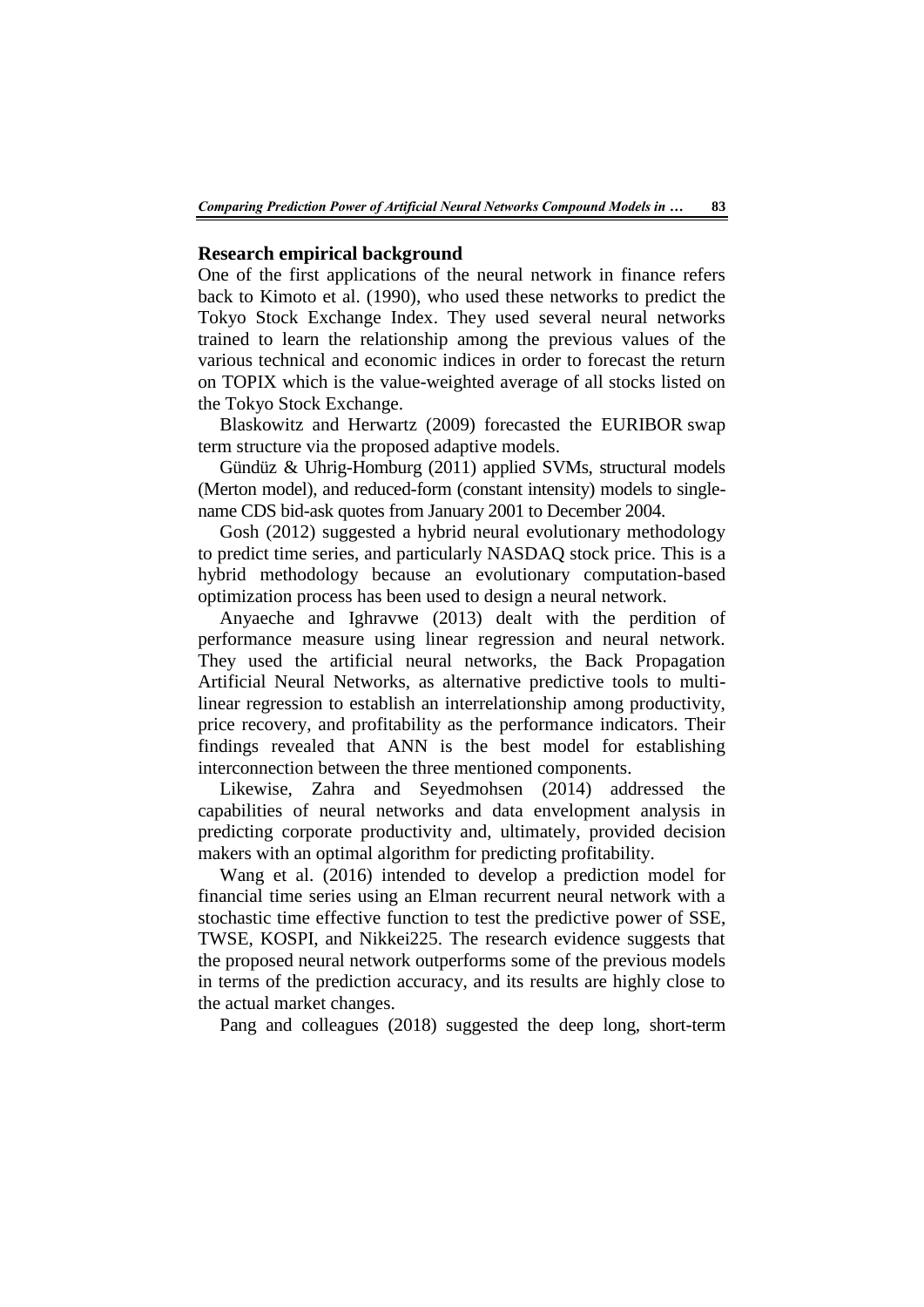memory neural network (LSMN) with the embedded layer to predict the stock market. Applying their model to Shanghai A-shares composite index, they compared the proposed model with the baseline models. Results shed light on the superiority of the proposed model performance over its other counterparts in predicting the index under scrutiny.

#### **The theoretical framework and research hypotheses**

Intelligent algorithms appear to be considerably more powerful than the classical models in predicting the price of a derivative instrument. Among a wide range of algorithms, different models of neural network have higher predictive power. Accordingly, four most robust hybrid neural network algorithms in the field of financial sciences and finance, namely ANFIS, NNARX, AdaBoost, and SVM, have been selected*.* According to the explanations provided in the previous section about the structure and characteristics of each of these algorithms, it seems that the NNARX algorithm yields higher predictive power and lower error rate in predicting the price of derivatives via the Merton financial model compared with the other three algorithms under scrutiny.

The present study chiefly intends to determine which of the algorithms under scrutiny, i.e., ANFIS, NNARX, AdaBoost, and SVM, provides the most predictive power for the Merton model. Thus, the research hypotheses are formulated as follows:

1. The AdaBoost increases the predictive power of the Merton model more than that of three other algorithms.

2. The SVM increases the predictive power of the Merton model more than that of three other algorithms.

3. The NNARX increases the predictive power of the Merton model more than that of three other algorithms.

4. The ANFIS increases the predictive power of the Merton model more than that of three other algorithms.

### **Research methodology**

The present study seeks to predict the price of CDS contracts. To this end, the Black–Scholes–Merton as a widely used derivative contract pricing model has been used for CDS contract pricing in this study. Data analysis and prediction have been accomplished using HNN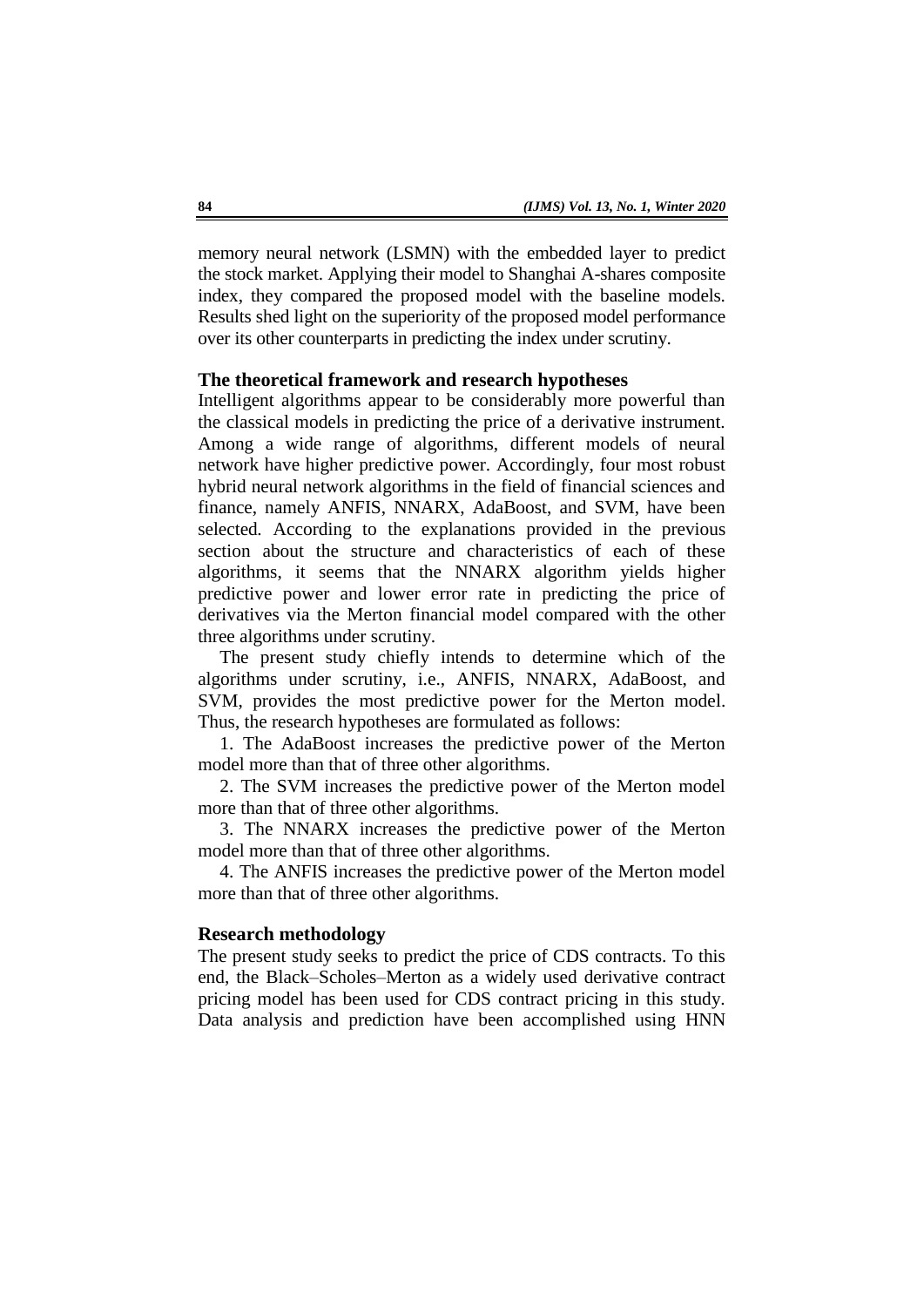models including NNARX, ANFIS, SVM, and AdaBoost, which have analyzed data in MATLAB software using codes optimized for financial data analysis. The statistical population of the study includes the A-rated North American and European companies considered as the reference entities for CDS contracts during the period of 2008- 2015. Finally, the contracts associated with 125 companies were selected as the statistical sample by applying the following filters:

- Companies must have been active since the beginning of 2008 until the end of 2015,
- Companies must be reference entities for concluding CDS contracts,
- Companies must have a Single-A credit rating or higher,
- September 31 is considered to be the fiscal year end of companies, and
- The financial information required to investigate the company must be fully accessible.

In the first phase, predictions were made based on the existing historical data and in the second phase, the results of the first phase predictions —due to their high accuracy—were added to the historical data as the basis for the following forecasts. The latter step required historical data to be trained. Data training is a method which indoctrinates the computer the way of information processing. The training data is a primary set of data which helps a program figure out how to use technologies like neural networks to learn and yield highly accurate outcomes. Data training is one of the most vital steps in the system operation. In the current study, data training has been done through algorithms mentioned above - NNARX, ANFIS, SVM, and AdaBoost – which in the next section their structure and advantages will be briefly explained. In the following section, further explanations will be presented. Finally, in line with the research objectives and hypothesis testing, the results and outputs yielded from the study algorithms were compared to determine which algorithm has the minimum error rate and the maximum predictive power.

### **Research findings**

In this section, the results obtained from data processing are separately presented for four algorithms under scrutiny and two base years. As it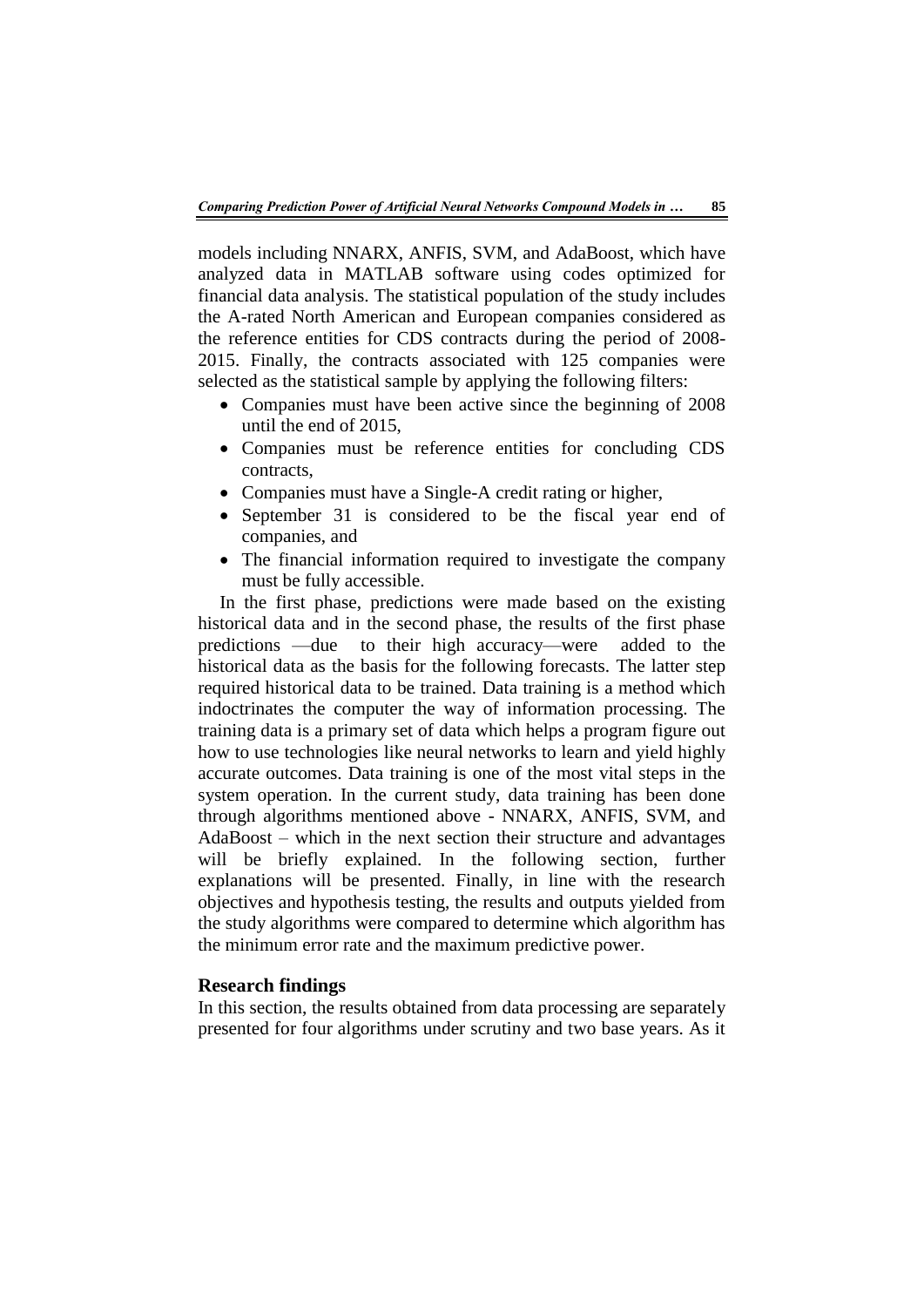was stated earlier, due to the availability of actual data associated with the 2008-2015 period, the forecasts for the succeeding years were carried out. Using the data available for the mentioned period, prognostication of the contract price for 2016 was carried out. Additionally, considering 2006 as the first base year, the price forecasts for 2017, 2018, and 2019 were performed (the first phase). As this prediction has relied on a large number of records related to the actual contract price and since HNN models enjoy a considerable robustness, the error rate of the algorithms for predicting the 2017 contract prices was significantly low and their prediction power was significantly high; hence, the forecasts associated with this year were viewed as 2017 actual data. Accordingly, regarding 2017 as the second base year, forecasts for 2018, 2019, and 2020 were made (the second phase). The results are presented and discussed below.

Tables 1 and 2 show the prediction results based on the data associated with the 2016 base year. As observed, according to the data related to this year, the ANFIS algorithm with 82.97% has the least error rate and is placed in the second position after NNARX. On the contrary, SVM indicates the highest error rate and the least prediction accuracy.

| <b>Hybrid ANN</b><br><b>Algorithms</b> | <b>Average Prediction</b><br>accuracy | <b>Year 3</b><br>(2019) | <b>Year 2</b><br>(2018) | Year 1<br>(2017) |
|----------------------------------------|---------------------------------------|-------------------------|-------------------------|------------------|
| <b>AdaBoost</b>                        | 92/67                                 | 91/19                   | 91/95                   | 94/88            |
| <b>SVM</b>                             | 91/83                                 | 90/59                   | 91/40                   | 93/51            |

**Table 1. Results of prediction with AdaBoost and SVM (2016 base year)**

| <b>Hybrid ANN</b> | <b>Average Prediction</b> | <b>Year 3</b> | <b>Year 2</b> | <b>Year 1</b> |
|-------------------|---------------------------|---------------|---------------|---------------|
| <b>Algorithms</b> | accuracy                  | (2019)        | (2018)        | (2017)        |
| <b>NNARX</b>      | 97/20                     | 96/51         | 97/20         | 97/90         |
| <b>ANFIS</b>      | 97/82                     | 97/10         | 97/99         | 98/39         |

**Table 2. Results of prediction with NNARX and ANFIS (2016 base year)**

Tables 3 and 4 present the results obtained for the 2017 base year. In this year, the highest accuracy is obtained for the NNARX algorithm (63.96%); however, the ANFIS algorithm has also an acceptable level of precision. The least level of accuracy was achieved for AdaBoost.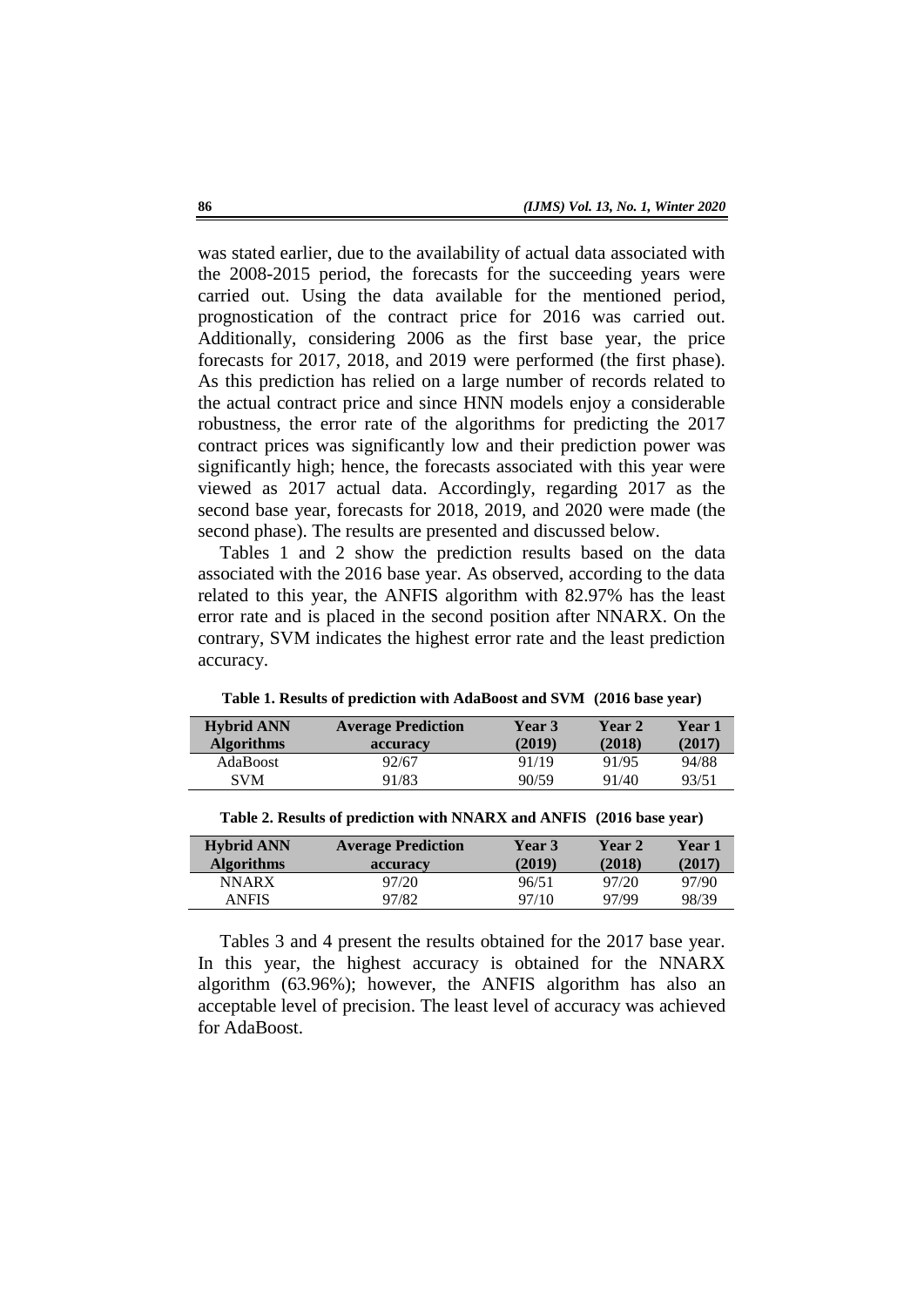| <b>Hybrid ANN</b><br><b>Algorithms</b> | <b>Average Prediction</b><br>accuracy | <b>Year 3</b><br>(2020) | Year 2<br>(2019) | <b>Year</b> 1<br>(2018) |
|----------------------------------------|---------------------------------------|-------------------------|------------------|-------------------------|
| <b>AdaBoost</b>                        | 91/89                                 | 90/60                   | 91/01            | 94/08                   |
| <b>SVM</b>                             | 93/56                                 | 90/49                   | 90/93            | 99/27                   |

**Table 3. Results of prediction with AdaBoost and SVM (2017 base year)**

**Table 4. Results of prediction with NNARX and ANFIS (2017 base year)**

| <b>Hybrid ANN</b><br><b>Algorithms</b> | <b>Average Prediction</b><br>accuracy | <b>Year 3</b><br>(2020) | <b>Year 2</b><br>(2019) | Year 1<br>(2018) |
|----------------------------------------|---------------------------------------|-------------------------|-------------------------|------------------|
| <b>NNARX</b>                           | 96/63                                 | 95/99                   | 96/71                   | 97/19            |
| ANFIS                                  | 96/37                                 | 95/93                   | 96/11                   | 97/11            |

In the above tables, prediction of prices based on the Merton financial model using the four algorithms, i.e., ANFIS, NNARX, SVM, and AdaBoost, are presented as the statistical models for the two base years. As it is observed, ANFIS and NNARX algorithms indicate the highest accuracy for the base years 2016 and 2017, respectively.

Here it is a brief explanation of how the algorithms are used in the current study. For the AdaBoost model, according to Friedman (2001), the maximum number of nodes and trees depth is respectively 10 and 4. It should be mentioned that the number of iterations is set to 800. NNARX is utilized with the *multilayer perceptron* (MLP) with hidden units including sigmoidal transfer functions used as the feedforward NN which the MLP-networks is bounded to those with single hidden layer. The results through this model are reported based on the MSE (Mean Square Error) as an evaluator of neural model, and the validity of correct predictions, regarding the direction of changes. The ANFIS architecture includes one input and one output; the model used in the current study predicts the next three days value of CDS contracts according to the previous values and forecasts the CDS prices three steps ahead. The type and number of membership functions is based on trial and error to provide the epoch number and step size which describe the model in the best way and present the lowest error. The fuzzy inference was optimized after 1000 epochs by two membership gauss shape functions with the 0.01 value for the step size. Finally in the SVM setting, the study following Gündüz & Uhrig-Homburg (2011), a linear kernel was used and the data were divided into four parts for estimation and prediction. Three quarters were used for training the SVM function. Observations of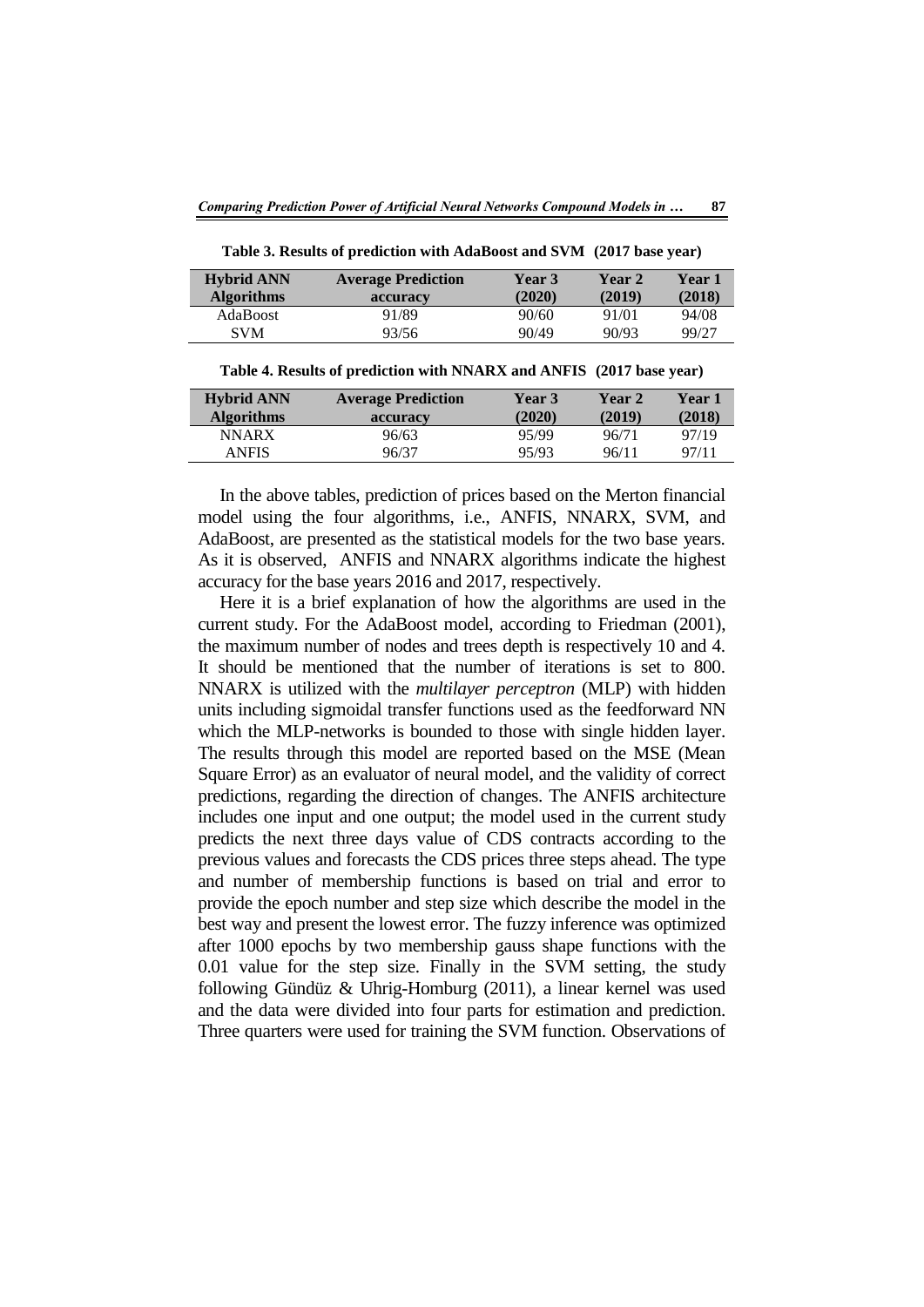14-day in row were used as the training input, whilst the training output was the observation on the subsequent day. The fourth quarter of the data was employed after the function training, for prediction. As test input, the observations of residual continuous 14-day, were used to predict the observation on the next day as the test output.

Graph (1) schematically illustrates these results. As regards the average prediction accuracy of two base years, the highest accuracy belongs to the ANFIS algorithm with the predictive power of 97.1%, as exhibited in Graph (2) which demonstrates the two-year average predictive power of models. According to the observations, the third hypothesis is confirmed, i.e., the NNARX increases the Merton model power to predict the price of CDS contracts more than three other algorithms. Graph (3) presents the Receiver Operating Characteristic curve, or ROC curve for comparing the four models visually.



**Graph 1. The comparison of the predictive power of the statistical models based on fiscal years**



**Graph 2. The two-year average predictive power of models (Percentage)**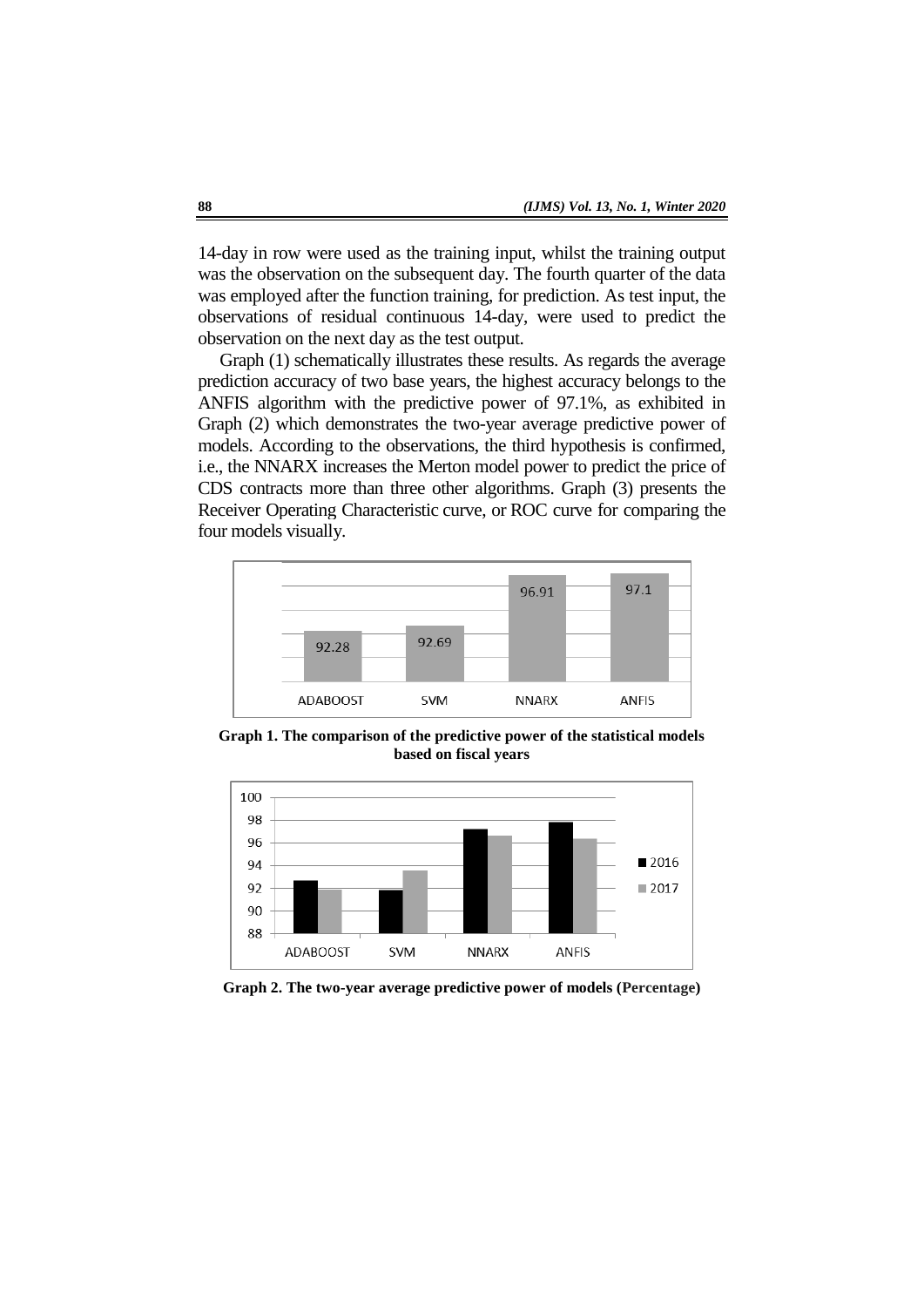

**Graph 3. ROC curves comparing models prediction accuracy**

# **Discussion and conclusions**

#### **1. Discussion**

Classical financial models predict the price of derivatives such as options and swaps based on the existing data; consequently, they have limited power to predict the price of the futures contracts that have not hitherto been concluded. In contrast, artificial intelligence statistical models such as HNN algorithms have a significantly higher power to prognosticate the trends and perform precise predictions due to a number of strengths, e.g., application of machine learning process and capability to handle a large volume of computations. Therefore, the use of intelligent statistical models can add higher measurement precision and predictive power to the classical financial models such as the Merton model and also substantially reduce the error rate of these models.

Such computations have become increasingly widespread and drawn considerable interests in the global financial markets, such that progressive markets strive to pave the way for the application of financial robotics which can strongly reduce the permanent role of the human and negative impact of cognitive errors on the transactions. Capital market practitioners in Iran can augment the accuracy of transactions using these advanced computational methods and, hence, improve the precision in the entire capital market.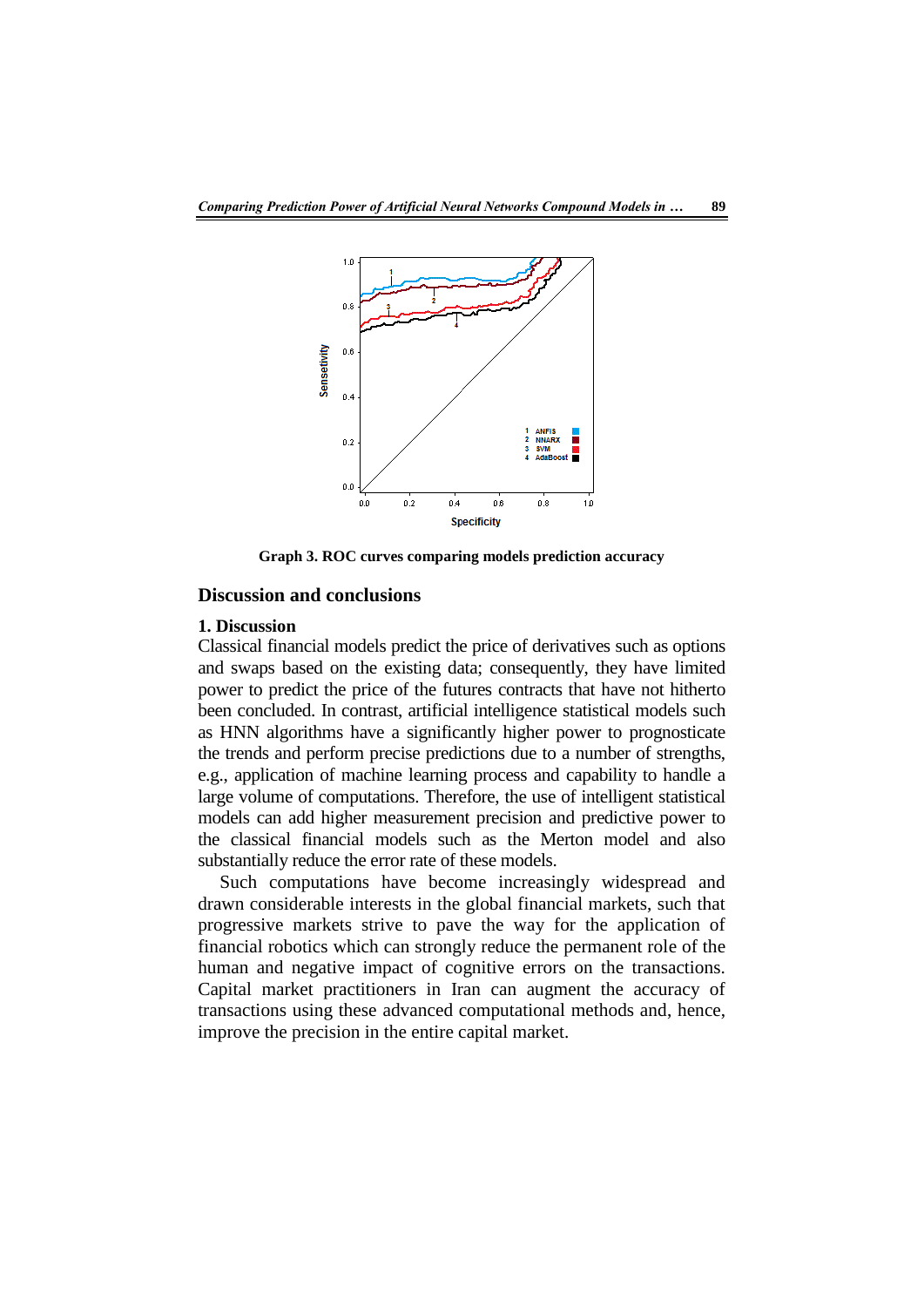Another aspect dealt with in this study is the use of financial derivatives, especially the credit derivative instrument like CDS as the most widely used type. As mentioned in the earlier sections, the use of a credit derivative instrument will cover credit risk and, therefore, increase not only the investment volume but also the prosperity of the capital market. Far as the authors know, there was no research, at the time of writing, on the pricing and price prediction of the CDS contracts in the Iranian academia, and some limited research has been dedicated to a sheer description of this critical issue. Since the derivative financial instrument is not traded in Iran, there is no information on its exchanges in the Iranian market. Therefore, this study used international data in an attempt to pave the way for the familiarity of the Iranian researchers and capital market practitioners with this crucial category of the financial instruments. This, per se, can open up new avenues for the entry of this very instrument into the Iranian market and make the capital market take advantage of its benefits.

#### **2. Conclusion**

As it was expected and also as observed in the numerical reports, the findings reveal that the use of ANN algorithms and classical financial models such as the Merton model will provide high accuracy for the prediction of derivative pricing. Among the four algorithms used in this study, NNARX and ANFIS algorithms yield higher prediction accuracy. In explaining this supremacy, the efficiency resulted from the neuro-fuzzy system and the feedback function can be mentioned as the most crucial strengths of the ANFIS and NNARX algorithms, respectively, compared with other HNN models. According to the numerical results obtained from analyses, the highest one-year predictive power is related to the ANFIS algorithm for the base year 2016, while the highest two-year predictive power is related to the NNARX algorithm. Accordingly, the third hypothesis is also approved, i.e., the NNARX algorithm yields the most predictive power and the least error rate for the Merton financial model compared with the other three algorithms.

The researcher has also confronted with inevitable limitations that overshadowed the overall trend of the work, e.g., lack of data availability in the Iranian market and difficulty in accessing the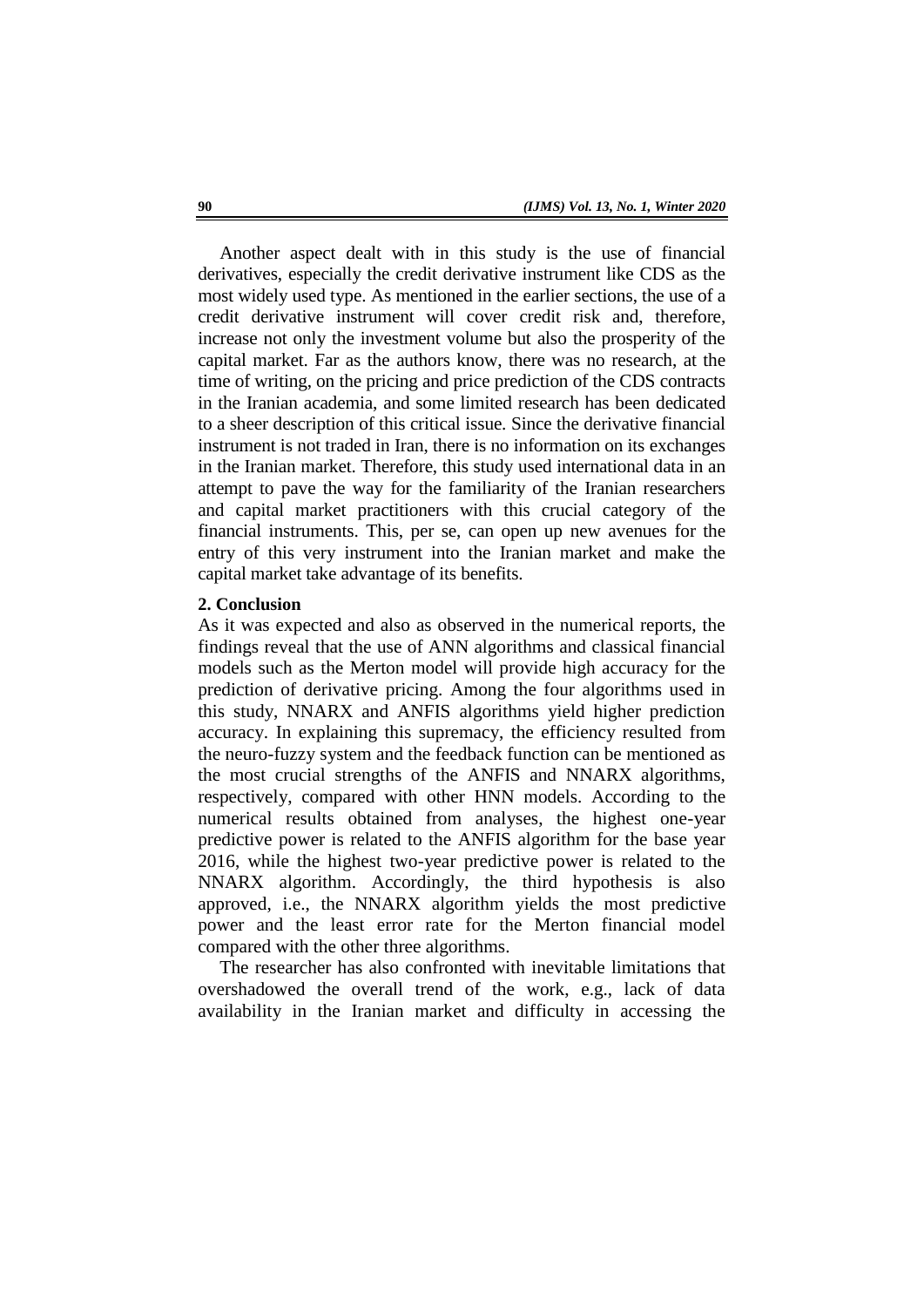international data. As the statistical population of the present study was chosen from the North American and European countries, future studies are recommended to address other geographical areas. In this study, only the Merton model and four intelligent algorithms were used to analyze data; hence, future works are suggested to apply other financial and statistical models to that end.

#### **Scientific and practical applications**

As it was mentioned, so far, there has been no study that merely compares the power of intelligent algorithms to predict the price of CDS contracts; therefore, this study tries to fill this research gap and pave the way for future research in the Iranian academic environment. Investors, academic researchers, investment companies, and other capital market practitioners are potential users of such research. This study also prepares the ground for the familiarity of the Iranian capital market practitioners and researchers with credit derivative instruments and opens up new avenues for the entry of such instruments into the Iranian market, prosperity of the capital market, and positive macroeconomic outcomes. Notably, using these instruments, investors can cover credit risk and make more confident investment decisions. Investment companies can also improve their profitability and attract more funds by taking advantage of the benefits of this instrument. The benefits of credit risk coverage can also help enterprises managers to achieve a higher level of efficiency in their economic activities.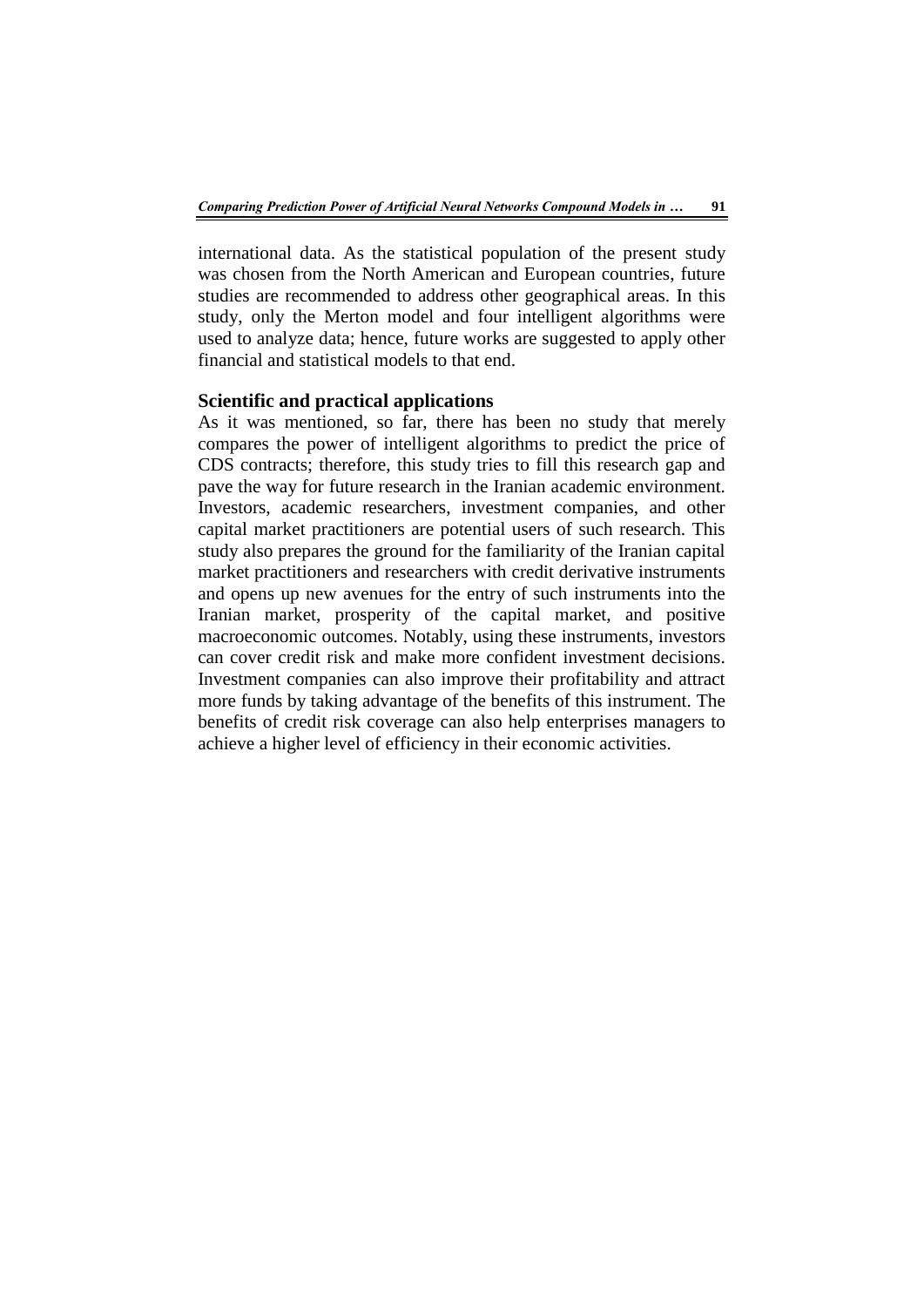### **References**

- Alfaro, E., García, N., Gámez, M., & Elizondo, D. (2008). Bankruptcy forecasting: An empirical comparison of AdaBoost and neural networks. *Decision Support Systems, 45*(1), 110-122.
- Amuthan, R. (2014). *Financial Derivatives*. Himalaya Publishing House.
- Anyaeche, C. O., & Ighravwe, D. E. (2013). Predicting performance measures using linear regression and neural network: A comparison. *African Journal of Engineering Research, 1*(3), 84-89.
- Aragon, G. O., & Li, L. (2019). The use of credit default swaps by bond mutual funds: Liquidity provision and counterparty risk. *Journal of Financial Economics, 131*(1), 168-185.
- Blaskowitz, O., & Herwartz, H. (2009). Adaptive forecasting of the EURIBOR swap term structure. *Journal of Forecasting, 28*(7), 575-594.
- Chau, F., Han, C., & Shi, S. (2018). Dynamics and determinants of credit risk discovery: Evidence from CDS and stock markets*. International Review of Financial Analysis*, 55, 156-169.
- Fahimifard, S. M., Mohaddes, S. A., Mohammadi, H., & Keshtkar, R. (2012). Application of NNARX to agriculture sector value added forecasting: A case of Irans agriculture sector. *African Journal of Agricultural Research*, *7*(27), 3918-3924.
- Friedman, D., Cycowicz, Y. M., & Gaeta, H. (2001). The novelty P3: An event-related brain potential (ERP) sign of the brain's evaluation of novelty. *Neuroscience & Biobehavioral Reviews*, *25*(4), 355-373.
- Gayen, P. K., & Jana, A. (2017). An ANFIS based improved control action for single phase utility or micro-grid connected battery energy storage system*. Journal of Cleaner Production*, *164*, 1034-1049.
- Gündüz, Y., & Uhrig-Homburg, M. (2011). Predicting credit default swap prices with financial and pure data-driven approaches. *Quantitative Finance, 11*(12), 1709-1727. Halagunde Gowda, G. R. (2018). *Classificatory statistical modelling on adoption of drough coping mechanisms*. (Doctoral dissertation, DEPARTMENT OF FARM ENGINEERING